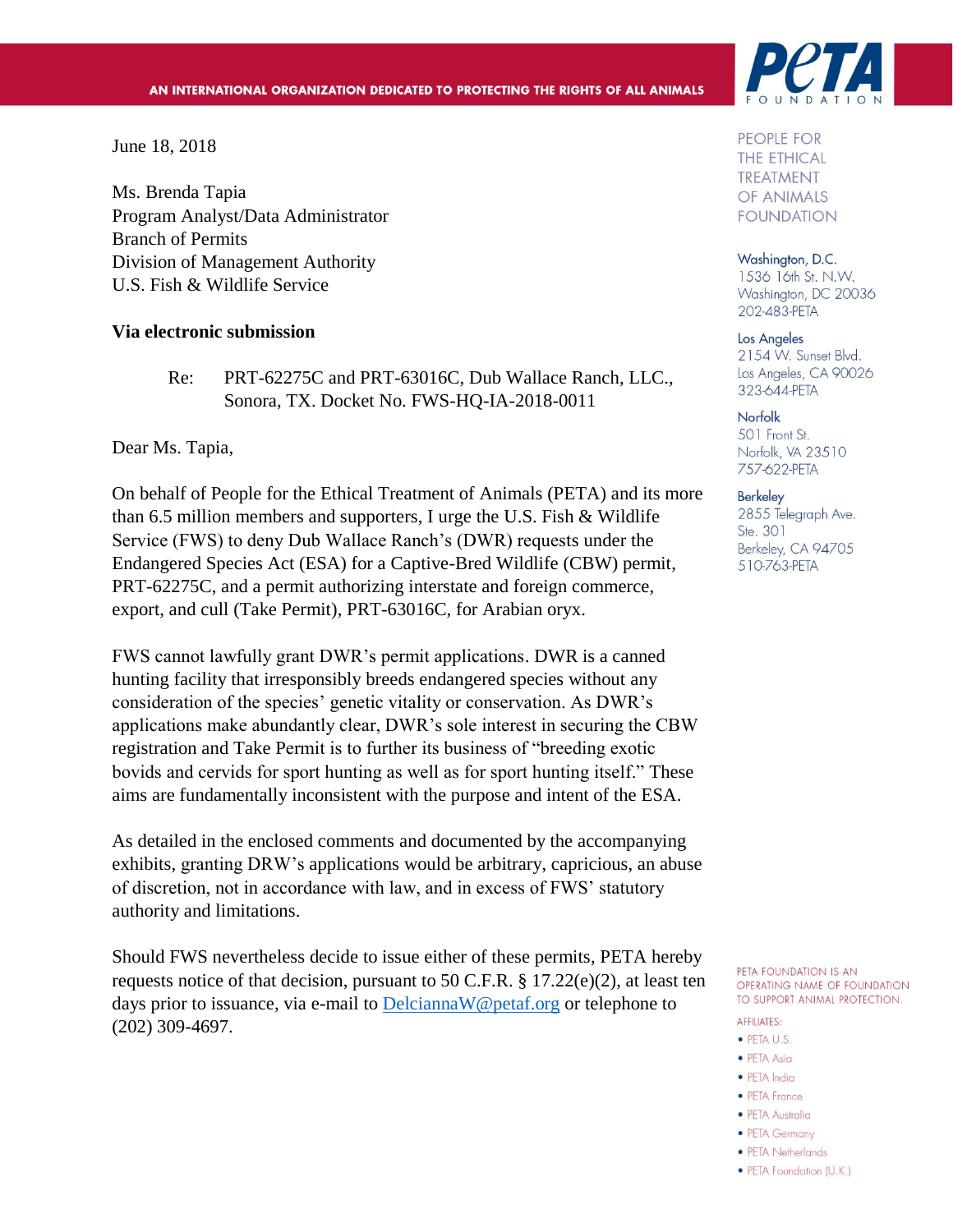Very truly yours,

Doubilers

Delcianna Winders Vice President and Deputy General Counsel Captive Animal Law Enforcement [DelciannaW@petaf.org](mailto:DelciannaW@petaf.org) | 202-309-4697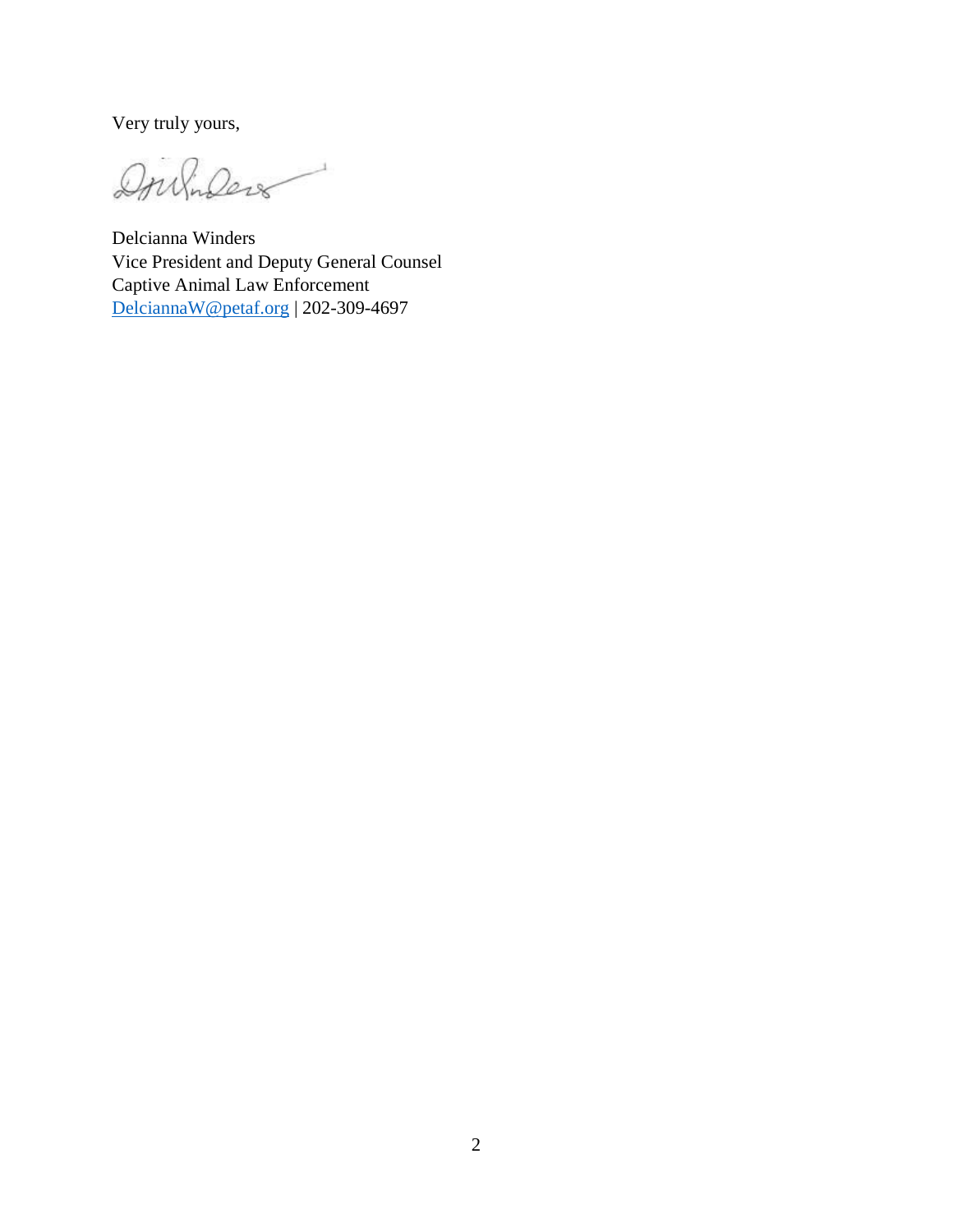# **Comments of People for the Ethical Treatment of Animals in Opposition to PRT-62275C<sup>5</sup> and PRT-63016C,<sup>6</sup> Submitted by Dub Wallace Ranch, LLC, Sonora, TX. Docket No. FWS-HQ-IA-2018-0011**

#### **Factual Background**

DWR is a canned hunting<sup>7</sup> operation located in Sonora, Texas. DWR "specializes in breeding exotic bovids and cervids for sport hunting as well as for sport hunting itself."<sup>8</sup> DWR offers Whitetail deer hunting, guided exotic hunts, and live sales of domestic and exotic animals―including "beef cattle," sheep, goats, Axis deer (*Axis axis*), Fallow deer (*Dama dama*), Blackbuck (*Antilope cervicapra*), Addax (*Addax nasomaculatus*), Zebra (*Equus quagga*), Gemsbok (*Oryx gazelle*), Scimitar oryx (*Oryx dammah*), Waterbuck (*Kobus ellipsiprymnus*), Mouflon (*Ovis orientalis*), and Arabian oryx (*Oryx leucoryx*).<sup>9</sup>

As a component of its canned hunting business, DWR offers "two on-site living accommodations," for hunters who visit the ranch, including a "fully-furnished house for up to ten people," and an "RV campsite with water, electricity, and a fire pit."<sup>10</sup> Exotic hunts are offered when DWR "[has] a guaranteed trophy available."<sup>12</sup> DWR's website boasts that "[p]ast scimitar oryx kills have scored a 277.9 with Trophy Game Records and a 93 4/8 with Safari Club International (high enough to earn the prestigious Gold Award)<sup>"13</sup> and includes a "trophy album" of two dozen photos of the ranch's hunting customers posing with their kills.<sup>14</sup>

DWR seeks a CBW registration and a Take Permit for the Arabian oryx (*Oryx leucoryx*), which would authorize "interstate and foreign commerce, export, and cull of excess Arabian oryx . . . from a captive herd maintained at [DWR]."<sup>15</sup> FWS has listed the Arabian oryx as "endangered wherever found" since 1970.<sup>16</sup>

[www.dubwallaceranch.com/about](http://www.dubwallaceranch.com/about) (last visited June 5, 2018) ("Dub Wallace Ranch is a fourth-generation working ranch in Sutton and Edwards Counties (Sonora and Rocksprings, Texas). We specialize in domestic and exotic animal management, guided exotic hunts, and Texas Whitetail hunting.").

 $\overline{a}$ 

<sup>5</sup> Dub Wallace Ranch, LLC., Federal Fish and Wildlife Permit Application Form – Captive-Bred Wildlife Registration (CBW), Form No. 3-200-41 (Nov. 1, 2017), Ex. 1.

<sup>6</sup> Dub Wallace Ranch, LLC., Federal Fish and Wildlife Permit Application Form – Export/Re-Export/Interstate and Foreign Commerce/Take of Animals, Form No. 3-200-37 (Nov. 7, 2017), Ex. 2.

<sup>7</sup> Ex. 3, Manny Fernandez, *Blood and Beauty on a Texas Exotic-Game Ranch*, N.Y. TIMES (Oct. 19, 2017) (description of a canned hunting facility); *see also About Us*, DUBWALLACERANCH.COM

<sup>8</sup> Ex. 1 at 3; Ex. 2 at 3.

<sup>&</sup>lt;sup>9</sup> See generally Dub Wallace Ranch, LLC., DUBWALLACERANCH.COM, [www.dubwallaceranch.com](http://www.dubwallaceranch.com/) (last visited June 5, 2018).

<sup>&</sup>lt;sup>10</sup> About Us, DUBWALLACERANCH.COM, [www.dubwallaceranch.com/about](http://www.dubwallaceranch.com/about) (last visited June 5, 2018).

<sup>&</sup>lt;sup>12</sup> Exotic Hunts, DUBWALLACERANCH.COM, [www.dubwallaceranch.com/exotics/](http://www.dubwallaceranch.com/exotics/) (last visited June 5, 2018).  $^{13}$  *Id.* 

<sup>14</sup> Trophy Album, DUBWALLACERANCH.COM, [www.dubwallaceranch.com/trophy-album](http://www.dubwallaceranch.com/trophy-album) (last visited June 8, 2018).

<sup>&</sup>lt;sup>15</sup> Foreign Endangered Species; Receipt of Permit Applications, 83 Fed. Reg. 22988, 22989 (May 17, 2018) (Docket No. FWS-HQ-IA-2018-0011).

<sup>&</sup>lt;sup>16</sup> Species Profile for Arabian Oryx (Oryx Leucoryx), U.S. Fish and Wildlife Service – Environmental Conservation Online System, ECOS.FWS.GOV, [www.ecos.fws.gov/ecp0/profile/speciesProfile?sid=767;](http://www.ecos.fws.gov/ecp0/profile/speciesProfile?sid=767)*see also* Part 17 –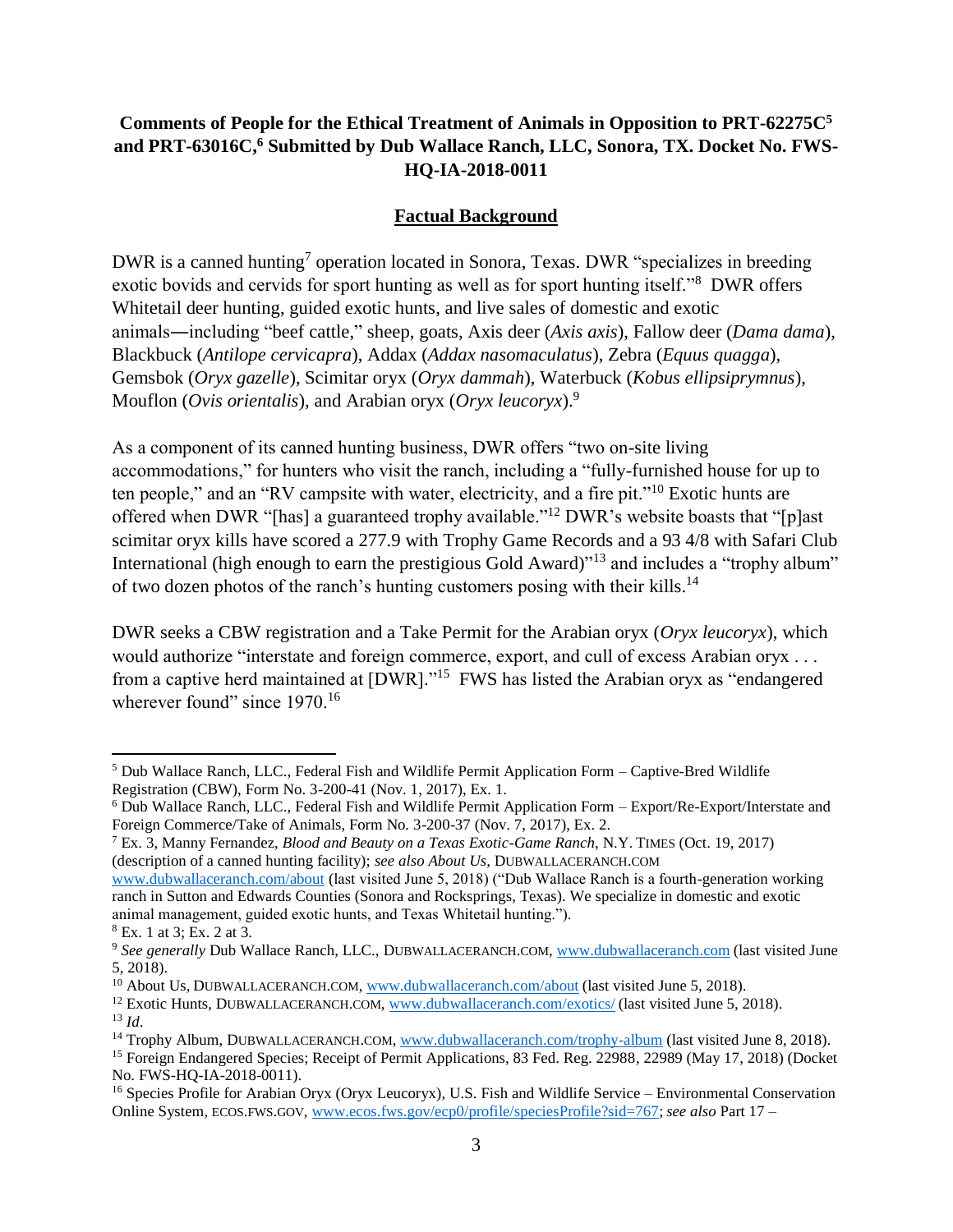As of October 1, 2017, DWR maintained an inventory of eleven Arabian oryx.<sup>17</sup> All told, DWR holds over 900 bovids and cervids, including 600 Axis deer, 18 Gemsbok, 60 Scimitar-horned oryx, and 120 Blackbuck.<sup>18</sup>

#### **Legal Background**

The ESA establishes a national policy "that all Federal departments and agencies shall seek to conserve endangered species and threatened species and shall utilize their authorities in furtherance of the purposes of [the Act]."<sup>19</sup> In relevant part, Section 9 of the ESA prohibits persons from taking, importing or exporting, or "possess[ing], sell[ing], carry[ing], transport[ing], or ship[ping], by any means whatsoever" any species taken within the US, its territorial seas, or upon the high seas.<sup>20</sup> Further, the ESA prohibits persons from delivering, receiving, carrying, transporting, or shipping, in the course a commercial activity, any endangered species, or selling or offering such species for sale in interstate or foreign commerce.<sup>21</sup> "Persons" subject to the ESA include any "individual, corporation, partnership, trust, association, or any other private entity," as well as all State and Federal departments, agencies, employees, and officers.<sup>22</sup>

The ESA defines the term "take" to include "harass, harm, . . . wound, kill, . . . or to attempt to engage in any such conduct,"<sup>23</sup> and further defines the term "commercial activity" to include "all activities of industry and trade, including, but not limited to, the buying or selling of commodities and activities conducted for the purpose of facilitating such buying and selling."<sup>24</sup> "Harass" is defined by regulation as "an intentional or negligent act or omission which creates the likelihood of injury to wildlife by annoying it to such an extent as to significantly disrupt normal behavioral patterns which include, but are not limited to, breeding, feeding, or sheltering."<sup>25</sup> As it pertains to captive animals, the definition of "harass" expressly exempts "generally accepted" animal husbandry practices "that meet or exceed the minimum standards for facilities and care under the Animal Welfare Act," and "generally accepted" breeding procedures, when those practices or procedures are "not likely to result in injury to the wildlife."<sup>26</sup> "Harm" means "an act which actually kills or injures wildlife."<sup>27</sup>

Section 10 of the ESA grants FWS limited authority to issue permits allowing activities that are otherwise prohibited by Section 9. Congress intended "to *limit substantially* the number of

Conservation of Endangered Species and Other Fish or Wildlife, 35 Fed. Reg. 8491 (June 02, 1970), *available at*: [https://ecos.fws.gov/docs/federal\\_register/fr21.pdf.](https://ecos.fws.gov/docs/federal_register/fr21.pdf)

 $17$  Ex. 1 at 4.

<sup>18</sup> *Id*. at 6-7.

 $19$  16 U.S.C. § 1531(c).

<sup>&</sup>lt;sup>20</sup> *Id.* § 1538(a)(1)(A)-(D).

<sup>&</sup>lt;sup>21</sup> *Id.* § 1538(a)(1)(E)-(F).

<sup>22</sup> *Id.* § 1532(13).

<sup>23</sup> *Id.* § 1532(19).

<sup>24</sup> *Id.* § 1532(2).

<sup>25</sup> 50 C.F.R. § 17.3.

<sup>26</sup> *Id.*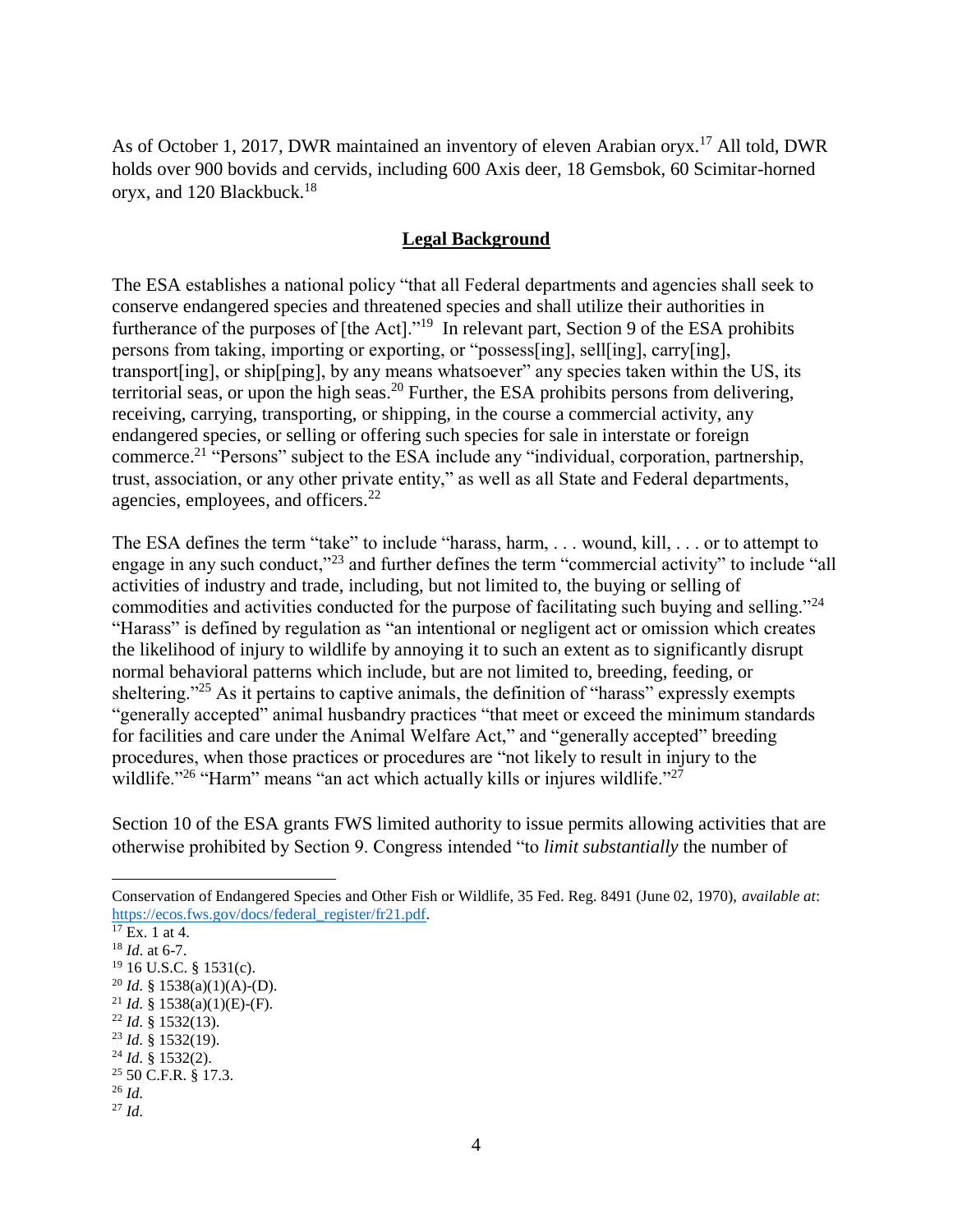exemptions that may be granted under the Act, . . . given that these exemptions apply to species which are in danger of extinction."<sup>28</sup> As noted by the Supreme Court, "[v]irtually all dealings with endangered species, . . . were prohibited except in *extremely narrow* circumstances."<sup>29</sup> Pursuant to Section 10, FWS may issue permits authorizing the take, transport, shipment, and sale of listed species *only* "*for scientific purposes or to enhance the propagation or survival of the affected species*."<sup>30</sup>

Here, DWR ostensibly seeks its CBW registration pursuant to the second of these exceptions, which requires that DWR demonstrate that its activities will enhance the propagation or survival of the Arabian oryx―hereinafter referred to as the "Enhancement Requirement." DWR's application makes clear that it is not seeking the CBW registration for Arabian oryx for scientific purposes, as it admits it does not conduct any research directly related to maintaining or propagating the oryx and that "Wallace Ranch is primarily a breeding and sport hunting facility."<sup>31</sup>

An applicant for a CBW registration must submit information specified in 50 C.F.R. § 17.22(a)(1), including "[a] full statement of the reasons why the applicant is justified in obtaining a permit including the details of the activities sought to be authorized by the permit."<sup>34</sup> In deciding whether to grant a CBW registration, FWS "*will* consider" the issuance criteria specified in  $\S 17.21(g)(3)(i)$ , including whether "the expertise, facilities, or other resources available to the applicant appear adequate to enhance the propagation or survival of the affected wildlife."<sup>35</sup> FWS is not authorized to issue a CBW registration where the applicant has "failed to demonstrate a valid justification for the permit and a showing of responsibility" or FWS finds that the applicant is "not qualified."<sup>36</sup>

Critically, FWS has repeatedly recognized that, to meet the Enhancement Requirement, CBW registration applicants must demonstrate how their proposed activities directly relate to the survival of the species *in the wild*.<sup>37</sup> The applicant—not FWS or private commenters—bears the burden of demonstrating whether it satisfies the Enhancement Requirement.<sup>38</sup>

 $\overline{\phantom{a}}$  $28$  Ex. 4, H.R. Rep. No. 93-412, at 156 (1973) (emphasis added).

<sup>29</sup> *Tenn. Valley Auth. v. Hill*, 437 U.S. 153, 180 (1978) (emphasis added) (internal citations omitted).

<sup>30</sup> 16 U.S.C. § 1539(a)(1)(A) (emphasis added).

 $31$  Ex. 1 at 6 (Question 8).

<sup>34</sup> 50 C.F.R. § 17.22(a)(1)(vii).

<sup>35</sup> *Id.* § 17.21(g)(3)(i) (emphasis added); *see also id.* § 17.22(a)(2) (in deciding whether to issue an enhancement permit, FWS "*shall* consider" whether "the expertise, facilities, or other resources available to the applicant appear adequate to successfully accomplish the objective stated in the application" (emphasis added)).  $36$  *Id.* § 13.21(b)(3)-(5).

<sup>37</sup> *See, e.g*., Fax from Anna Barry, Senior Biologist, Division of Management Authority (DMA), FWS, to John F. Cuneo, Jr., Hawthorn Corp. (Mar. 12, 2012), Ex. 5; E-mail from Anna Barry to Anton and Ferdinand Fercos-Hantig (Feb. 8, 2012) Ex. 6.

<sup>38</sup> *See* 50 C.F.R. § 13.21(b) ("fail[ure] to demonstrate a valid justification for the permit" warrants denial); *see also, e.g.*, Fax from Anna Barry to John F. Cuneo Jr. (Oct. 14, 2011), Ex. 7 ("To meet the requirements under the ESA *you need to be able to demonstrate* how your proposed activities directly relate to the survival of this species in the wild." (emphasis added)).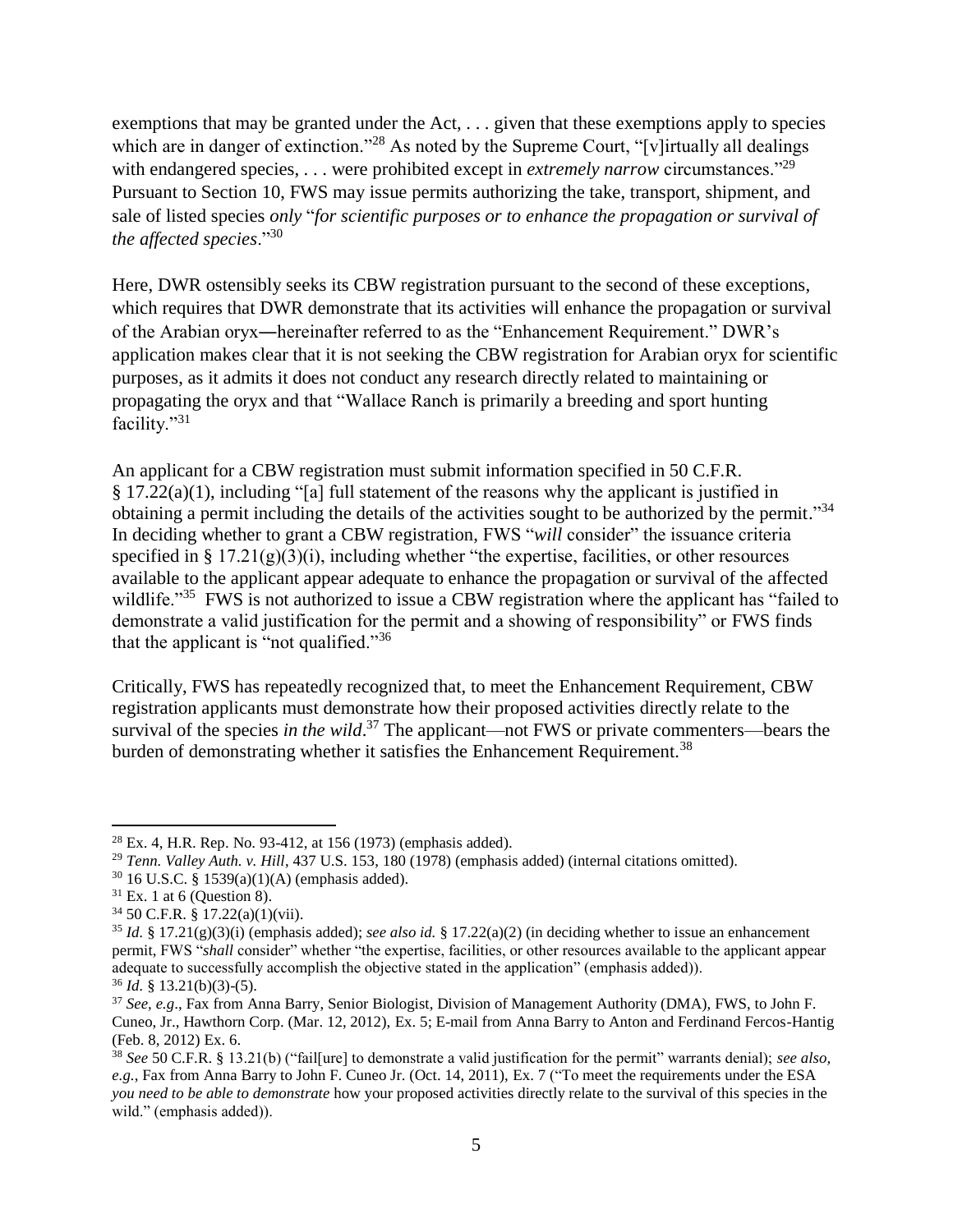Take Permits, like CBW registrations, are issued pursuant to Section 10(a) of the ESA and allow the permittee to take, cull, or kill listed species in a manner otherwise prohibited by Section 9 of the ESA and 50 C.F.R. § 17.21. Take Permit applications must comply with the general application procedures and requirements set forth in 50 C.F.R. §§ 13.11 and 13.12, respectively. Take Permits are also subject to the issuance criteria detailed in 50 C.F.R. § 13.21, and FWS may not issue a Take Permit if, among other things, the applicant fails to disclose material information in their application, the applicant has failed to demonstrate a valid justification for the permit and a showing of responsibility, or if FWS determines that the applicant is not qualified.<sup>39</sup> There are no specific FWS regulations governing Take Permits.

Finally, Section 10(c) of the ESA requires FWS to "publish notice in the Federal Register of each application," and allow at least a thirty-day comment period on those applications.<sup>40</sup> Section 10(c) also requires that "[i]nformation received by the Secretary as a part of any application shall be available to the public as a matter of public record *at every stage of the proceeding*."<sup>41</sup> The requirements in Section 10(c) are mandatory, and if an agency fails to abide by them, any related permit issuance is unlawful and subject to being overturned.<sup>42</sup>

# **Legal Argument**

DWR's applications should be denied because (1) as a canned hunting facility, DWR does not and cannot meet the required criteria for obtaining the CBW registration and Take Permit; (2) DWR's applications fail to provide required material information and otherwise give facially insufficient responses to the applications' questions; (3) FWS cannot legally issue blanket fiveyear CBW registrations or Take Permits; and (4) FWS has failed to make all application materials available as a matter of public record in accordance with Section 10(c) of the ESA.

### **I. FWS Cannot Lawfully Issue DWR's CBW Registration**

### **A. DWR Has Failed to Demonstrate a Valid Justification for the Registration**

An applicant for a CBW registration must include information specified in 50 C.F.R. § 17.22(a)(1), including "[a] full statement of the reasons why the applicant is justified in obtaining a permit including the details of the activities sought to be authorized by the permit."<sup>43</sup> Accordingly, FWS is not authorized to issue a CBW registration where the applicant has "failed

 $\overline{\phantom{a}}$ <sup>39</sup> 50 C.F.R. § 13.21(b)(2), (3), (5), respectively.

<sup>40</sup> 16 U.S.C. § 1539(c).

<sup>41</sup> *Id*. (emphasis added).

<sup>42</sup> *See Gerber v. Norton*, 294 F.3d 173, 186 (D.C. Cir. 2002) (ESA permit approved without making application material available for public comment in accordance with Section 10 is issued "'without observance of procedure required by law' and . . . 'otherwise not in accordance with law'" (quoting 5 U.S.C. § 706(2)(D), (A))); 5 U.S.C. § 706(2) (authorizing a reviewing court to "hold unlawful and set aside agency action . . . found to be . . . not in accordance with law . . . [or] without observance of procedure required by law").

<sup>43</sup> 50 C.F.R. § 17.22(a)(1)(vii).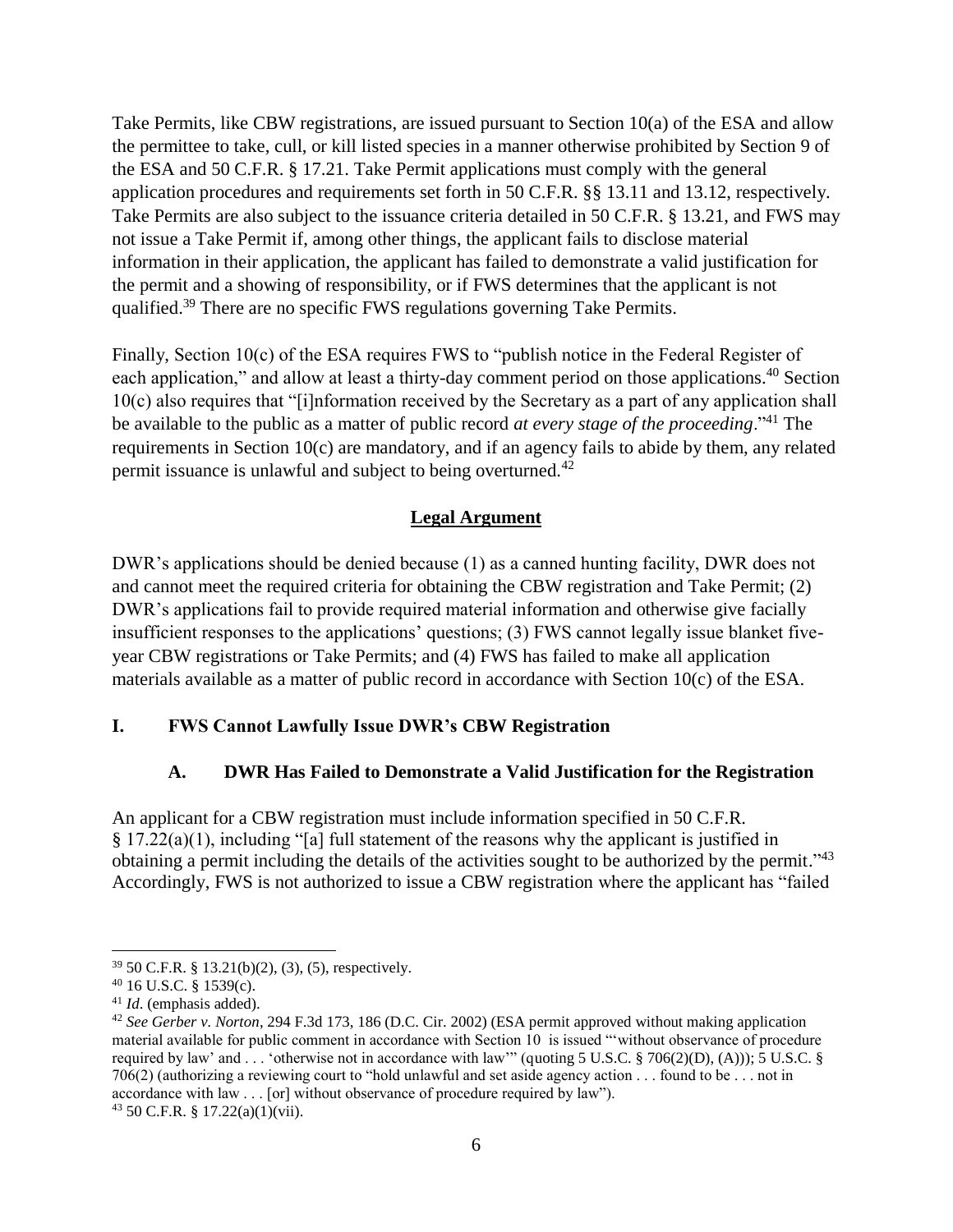to demonstrate a valid justification for the permit and a showing of responsibility" or FWS finds that the applicant is "not qualified."<sup>44</sup>

As the ESA and FWS' implementing regulations make clear, CBW registrations may only be issued when the purpose of the applicant's proposed activity is "for scientific purposes or to enhance the propagation or survival of the affected species."<sup>45</sup>

As a canned hunting operation, DWR has not—and cannot—establish a valid justification for its sought CBW registration. DWR's application makes clear that it does not seek CBW coverage for the Arabian oryx for any scientific purposes or in order to enhance the species' propagation or survival.<sup>46</sup> Rather, as DWR flatly admits, it seeks CBW registration in order "to breed Arabian  $oryx \dots$  for hunting and for sale to other hunting ranches."<sup>47</sup>

# **1. DWR Is a Canned Hunting Facility That Does Not Conduct Any Activity That Would Meet the Enhancement Requirement**

FWS may only issue a CBW registration for an otherwise-prohibited activity if "[t]he *purpose* of such activity is to enhance the propagation or survival of the affected species" (the "enhancement requirement").<sup>48</sup> In the context of listed species in captivity, "enhance the propagation or survival of the species" is defined as encompassing normal animal husbandry practices.<sup>49</sup> These practices include, providing "health care, management of populations by culling, contraception, euthanasia, [and] grouping or handling of wildlife to control survivorship and reproduction."<sup>50</sup> However, these practices only meet the definition of enhancement if they are "*needed* to maintain captive populations that are self-sustaining and that possess as much *genetic vitality as possible*."<sup>51</sup> Moreover, none of the practices meet the enhancement requirement unless "it can be shown that such activities would not be detrimental to the survival of wild or captive populations of the affected species."<sup>52</sup>

As a canned hunting facility, DWR cannot establish that the purpose of its planned activities are to enhance the propagation or survival of the Arabian oryx. Canned hunting is not the type of

 $\overline{a}$ <sup>44</sup> *Id.* § 13.21(b)(3), (5).

<sup>&</sup>lt;sup>45</sup> 16 U.S.C. § 1539(a)(1)(A); 50 C.F.R. § 17.21(g)(1)(ii) ("[t]he purpose of such activity is to enhance the propagation or survival of the affected species."); 50 C.F.R. § 17.22 ("Upon receipt of a complete application, the Director may issue a permit authorizing any activity otherwise prohibited by § 17.21, in accordance with the issuance criteria of this section, for scientific purposes, for enhancing the propagation or survival, or for the incidental taking of endangered wildlife.").

<sup>&</sup>lt;sup>46</sup> DWR admits that its proposed activities have nothing to do with scientific research and are not even tangentially related to any legitimate scientific purpose. In response to Question 8, which seeks descriptions of the applicant's research goals and methods if the applicant conducts research "directly related to maintaining and propagating the types of wildlife to be covered," DWR notes that this question is "[n]ot applicable" because "Wallace Ranch is primarily a breeding and sport hunting facility." Ex. 1 at 6.

<sup>47</sup> *Id.* (Response to Question 7).

 $48\,50\,$  C.F.R. § 17.21(g)(1)(ii) (emphasis added).

<sup>49</sup> *See* 50 C.F.R. § 17.3.

<sup>50</sup> *Id.* § 17.3(a).

<sup>51</sup> *Id*.

<sup>52</sup> *Id*. § 17.3.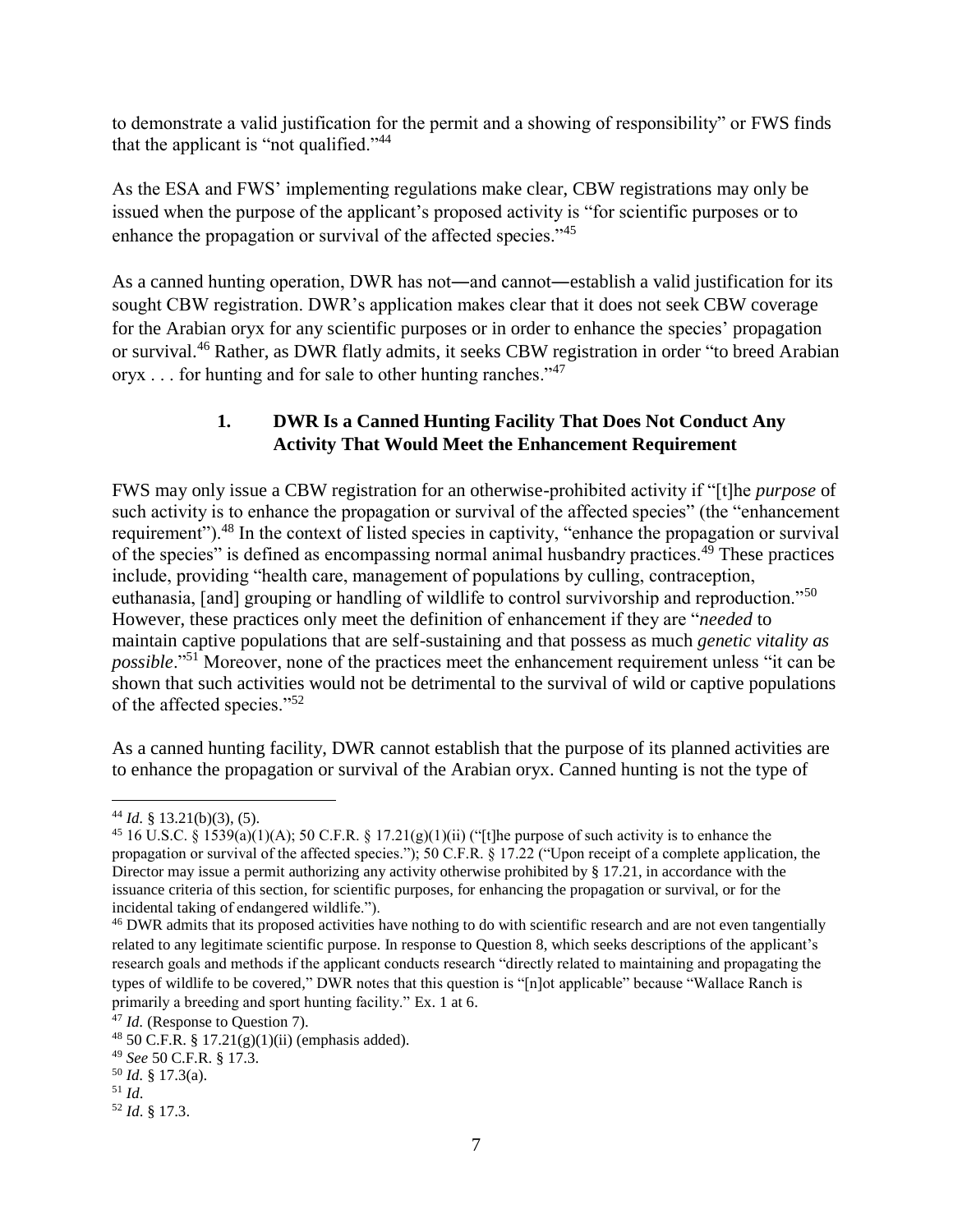"culling" contemplated by the ESA, and thus does not meet the enhancement requirement. The purpose of the ESA is conservation of endangered species.<sup>53</sup> The term "conserve" is defined as using "all methods and procedures which are necessary" to bring endangered species back from the brink of extinction.<sup>54</sup> Culling, or regulated taking, is contemplated in the definition of conservation, but only "in the *extraordinary* case where population pressures within a given ecosystem *cannot be otherwise relieved*."<sup>55</sup>

Thus, while the culling of animals can be considered enhancement, the culling must be necessary to relieve "population pressures."<sup>56</sup> The breeding of endangered species for the sole purpose of killing them for profit—which is the only purpose of a canned hunting operation—is not "culling" within the terms of the ESA, and it certainly does not fall within the limited exception for regulated take authorized by the ESA.

To grant DWR's CBW registration application, FWS would have to find that canned hunting enhances the propagation or survival of the Arabian oryx because killing Arabian oryx for profit is a "normal practice[] of animal husbandry needed to maintain captive populations that are selfsustaining and that possess as much genetic vitality as possible," and that such killing is not detrimental to the captive populations of the species.<sup>57</sup> DWR naked assertion that its inventory of oryx and other animals for the purposes of sport hunting "provides ample proof that our facility and its management have a long history of success with all species already in our collection,"<sup>58</sup> provides no basis for FWS to conclude that DWR's proposed activities "would not be detrimental to the survival of wild or captive populations" of Arabian oryx.<sup>59</sup> Indeed, DWR's proposed activities of breeding Arabian oryx "for hunting and for sale to other hunting ranches<sup>"60</sup> is directly detrimental to the members of its captive herd who will be killed for sport, and DWR's application provides no evidence that the oryx it does not kill will be used as a part of a legitimate conservation breeding program or will be otherwise utilized to support wild oryx populations.<sup>61</sup>

FWS must also make specific findings that the permit was "applied for in good faith" (meaning "not for the purpose of stockpiling animals or products<sup>"62</sup>), and that the proposed activities "will"

<sup>56</sup> *Id*.

<sup>53</sup> 16 U.S.C. § 1531(b) ("The purposes of this chapter are to provide a means whereby the ecosystems upon which endangered species and threatened species depend may be conserved, to provide a program for the conservation of such endangered species and threatened species, and to take such steps as may be appropriate to achieve the purposes of the treaties and conventions set forth in subsection (a) of this section.").

 $\frac{54}{1}$ *Id.* at § 1532(3).

<sup>55</sup> *Id*. (emphasis added).

 $57$  50 C.F.R. §§ 17.21(g)(1)(ii), 17.3, 13.21(b).

<sup>58</sup> Ex. 1 at 4.

<sup>59</sup> 50 C.F.R. § 17.3.

 $60$  Ex. 1 at 6.

<sup>61</sup> *See id.* (Response to Question 7, "The applicant is not a member of any SSP or other zoo-based management program."). *See also* discussion *infra* Section II.A.2 (detailing how DWR's proposed activities are detrimental to captive and wild populations of Arabian oryx). FWS has an independent obligation under Section 7 of the ESA to ensure that its actions are "not likely to jeopardize the continued existence of any endangered species." 16 U.S.C. §  $1536(a)(2)$  ("Each Federal agency shall, in consultation with and with the assistance of the Secretary, insure that any action authorized, funded, or carried out by such agency . . . is not likely to jeopardize the continued existence of any endangered species . . . .").

 $62$  Ex. 4, H.R. Rep. No. 93-412, at 156 (1973).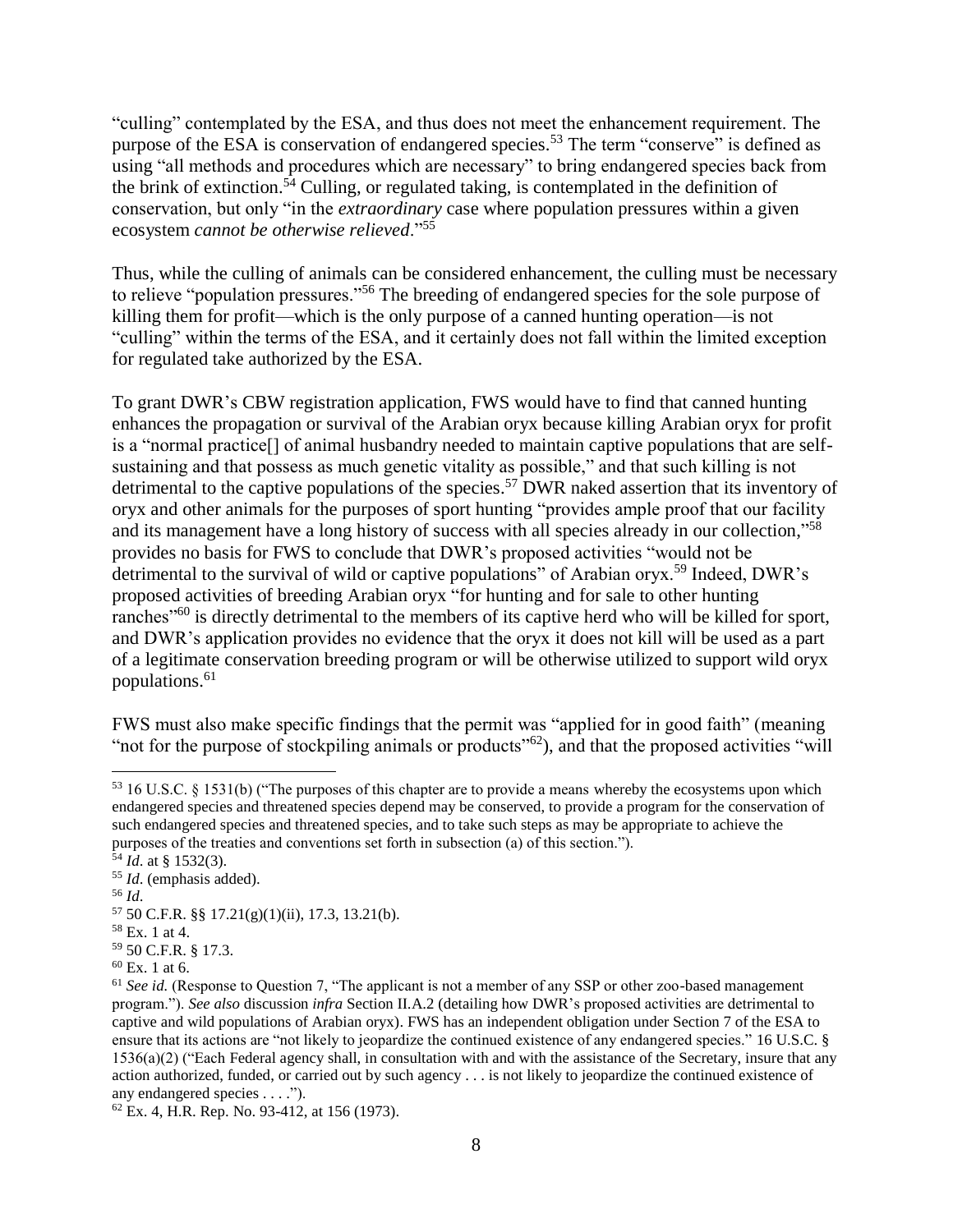not operate to the disadvantage of such endangered species" and "will be consistent with the purposes and policy set forth" in the ESA.<sup>63</sup> The record does not support such findings.

# **2. DWR Has Failed to Demonstrate―and Cannot Demonstrate―That Its Proposed Activities Will Enhance the Propagation or Survival of Arabian Oryx in the Wild**

As noted above, FWS has repeatedly recognized that, to meet the Enhancement Requirement, CBW registration applicants must demonstrate how their proposed activities directly relate to the survival of the species *in the wild*.<sup>64</sup> Indeed, FWS has noted that purposes of the ESA are "best served by conserving species *in the wild* along with their ecosystems," and that captive animals "have a role in the survival of the species *only* to the extent that they maintain genetic integrity and offer the potential of restocking natural ecosystems."<sup>65</sup>

Here, DWR has not, and indeed cannot, demonstrate that its proposed activities of "breed[ing] Arabian oryx . . . for hunting and sale to other hunting ranches<sup>366</sup> will enhance the propagation or survival of Arabian oryx *in the wild*. As noted above, DWR's response to Question 5 fails to provide a *specific* description of *how* its proposed activities will facilitate captive breeding of the Arabian oryx; instead, DWR simply notes that its ranch is divided into various large pastures, that it rotates captive animals from pasture to pasture, and that it is a member of the canned hunting advocacy group EWA.<sup>67</sup> Further, DWR admits that it is not a member of any zoological society or participant in any Species Survival Plan in order to maintain the genetic vitality of its captive animals.<sup>68</sup>

Simply put DWR's primary purpose in seeking this CBW registration is to hold and breed Arabian oryx so that its customers to can kill them for sport. DWR's application flatly admits this.<sup>69</sup> Breeding Arabian oryx so that they can be killed for sport does nothing to enhance the propagation or survival of this species in the wild. DWR has thus failed to meet its burden to demonstrate that its proposed activities satisfy the CBW scheme's Enhancement Requirement. FWS must accordingly deny DWR's CBW application.<sup>70</sup>

 $\overline{\phantom{a}}$  $63$  16 U.S.C. § 1539(d); 50 C.F.R. § 17.21(g)(3)(iii).

<sup>64</sup> *See* Ex. 5, 6.

 $<sup>65</sup>$  Ex. 8, Advanced Notice of Proposed Rulemaking: Captive Wildlife Regulation, 43 Fed. Reg. 16,144, 16,144 (Apr.</sup> 14, 1978) (second emphasis added); *see also* Ex. 9, Proposed Rule: Captive-Bred Wildlife Regulation, 58 Fed. Reg. 32,632, 32,633 (June 11, 1993) ("The Service considers the purpose of the Act to be best served by conserving species in the wild along with their ecosystems. Populations of species in captivity are, in large degree, removed from their natural ecosystems and have a role in survival of the species only to the extent that they maintain genetic integrity and offer the potential of restocking natural ecosystems where the species has become depleted or no longer occurs.").

 $66$  Ex. 1 at 6.

<sup>67</sup> *Id.* at 4.

<sup>68</sup> *Id.* at 5 (Question 6); *id.* at 6 (Question 7).

<sup>69</sup> *Id.* at 6 ("Our intention is to breed Arabian oryx (and other ungulates) for hunting and for sale to other hunting ranches.").

<sup>70</sup> *See* 50 C.F.R. § 13.21(b) ("fail[ure] to demonstrate a valid justification for the permit" warrants denial).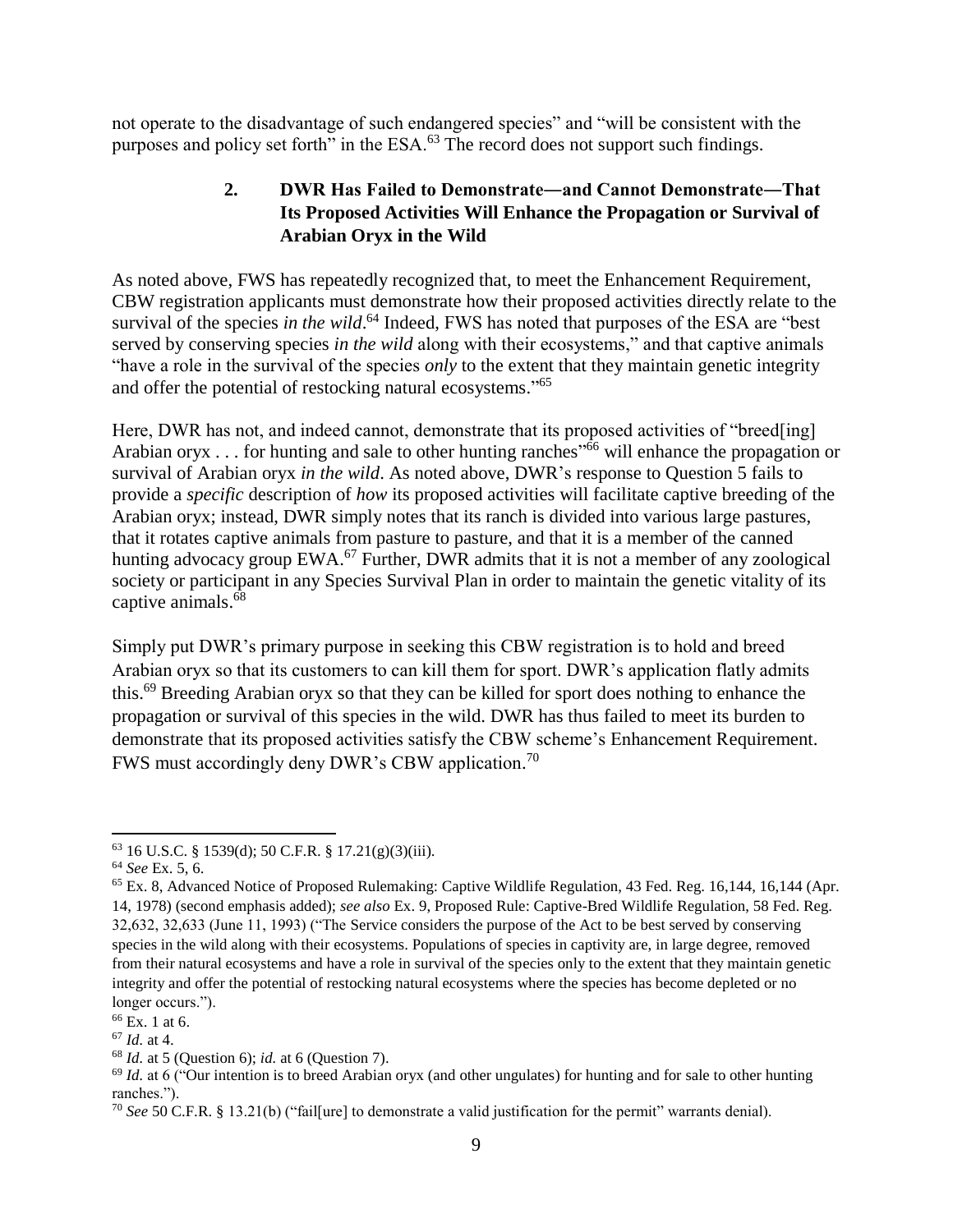## **B. DWR Lacks the Experience, Expertise, Staff, and Facilities Necessary to Enhance the Propagation or Survival of the Arabian Oryx**

In deciding whether to grant a CBW registration, FWS regulations require the agency to consider "whether the expertise, facilities or other resources available to the applicant appear adequate to enhance the propagation or survival of the affected wildlife."<sup>71</sup>

FWS has repeatedly denied CBW registration applications where applicants have failed to provide sufficient information to demonstrate that either themselves or their staff have the necessary experience in handling or maintaining the species sought to be covered by the CBW registration.<sup>72</sup> For example, in 2015, FWS denied a CBW registration the fact that the application failed to provide "specific information on [the applicant's] husbandry and breeding experience" with the species.<sup>73</sup>

Here, as with numerous other applications for CBW registrations that FWS has denied, DWR's application fails to demonstrate that the ranch possesses the expertise, staff, and facilities to operate a successful and humane conservation breeding program to enhance the propagation or survival of Arabian oryx. Namely, Question 9 of the application seeks, "[f]or each requested species,"<sup>74</sup> a description of DWR's "experience in maintaining and propagating the requested species or similar species."<sup>75</sup> DWR's response, however, does not detail any experience in maintaining the Arabian oryx or similar species and simply notes that the ranch has maintained Arabian oryx since 2012.<sup>76</sup>

DWR's lack of expertise, staff, and facilities sufficient to operate a successful captive breeding program that enhances the propagation or survival of the Arabian oryx is most clearly underscored by DWR's responses to subparts b, c, and d to Question 9. Subparts b and c seek, for the past five years, data concerning successful births and mortalities, respectively, of the requested species or similar species.<sup>77</sup> Tellingly, DWR's responses to subparts b and c fail to provide any concrete figures―vaguely noting that "exact numbers of young born by year has not been recorded in the past,"<sup>78</sup> and "[n]atural mortalities other than by harvest are extremely low, ca. 1-2% annually."<sup>79</sup> These responses, even when supplemented with the inventory table

<sup>71</sup> 50 C.F.R § 17.21(g)(3)(ii); *see also id.* § 17.22(a)(2)(vi) (FWS "*shall* consider" whether "the expertise, facilities, or other resources available to the applicant appear adequate to successfully accomplish the objectives stated in the application." (emphasis added)).

<sup>72</sup> *See, e.g.*, Ex. 10, Letter from Timothy J. Van Norman, Chief, Branch of Permits, DMA, FWS, to Shawn Ho (Jan. 29, 2016); *id.*, Letter from Timothy J. Van Norman, Chief, Branch of Permits, DMA, FWS, to Ricky Garrett, Zoofari Animal Park and Preserve (July 1, 2014); *id.*, Letter from Timothy J. Van Norman, Chief, Branch of Permits, DMA, FWS, to Sandy Thomas (Jan. 5, 2017).

<sup>&</sup>lt;sup>73</sup> Ex. 11, E-Mail from Michael Moore, Supervisory Policy Specialist, Branch of Permits, DMA, FWS, to Scott Gregory, Great Bend-Brit Spaugh Zoo (May 27, 2015); *see also id.*, Letter from Timothy J. Van Norman, Chief, Branch of Permits, DMA, FWS, to Scott Gregory, Great Bend-Brit Spaugh Zoo (Sept. 15, 2015). <sup>74</sup> Ex. 1 at 6.

<sup>75</sup> *Id*.

<sup>76</sup> *Id*. (response to Question 9, subpart a).

<sup>77</sup> *See id*. at 7.

<sup>78</sup> *Id*. (response to Question 9, subpart b)

<sup>79</sup> *Id*. (response to Question 9, subpart c).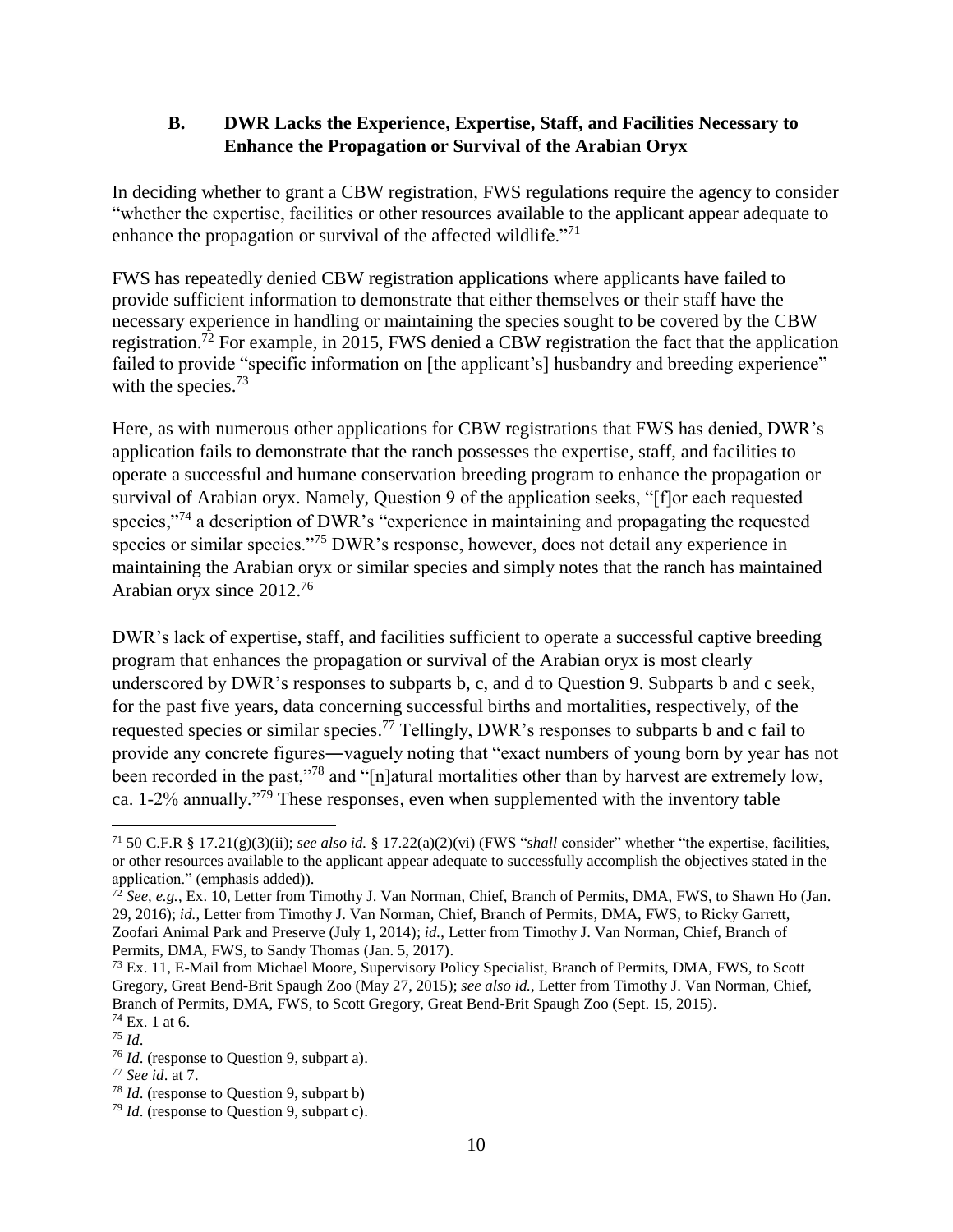submitted in response to subpart a of Question 9, fail to answer the application's questions―specifically, these responses do not note how many of the births at DWR within past five years survived beyond thirty days and fails to identify the cause(s) of any non-hunting related mortalities.<sup>80</sup>

Indeed, when FWS promulgated its final CBW rule in 1979, it emphasized that annual reporting was a critical part of the CBW scheme, noting that "annual reports will be required summarizing all takings that result in death or permanent loss of reproductive ability and all interstate or foreign transactions," and that the "primary uses" of such reports are to "assess compliance with the regulations, to determine the effectiveness of the regulations, and to measure the success of captive propagation of Endangered and Threatened wildlife."<sup>81</sup> FWS underscored that detailed annual reporting by CBW participants is necessary because of the importance of knowing "not only the number of otherwise prohibited transactions and takings that occurred, but also the number of births, deaths, and non-prohibited transactions," and further stressed that "[i]nventories of the species in captivity could be developed from these [annual report] data that would be useful to the public as well as the Service."<sup>82</sup> In its Final Rule, FWS explicitly rejected the suggestion that "record-keeping should not be required of registrants" as this suggestion "runs counter to normal practices of animal propagation, which require careful recordkeeping."<sup>83</sup>

Here, for at least the last five years, DWR has plainly failed to maintain detailed annual records as it failed to provide any exact numerical figures for birth and mortality data as required in Question 9, subparts b and c. This suggests DWR has not, and does not, keep detailed records of its operations, which "runs counter to normal practices of animal propagation"<sup>84</sup> and underscores DWR's complete lack of experience, expertise, staff and facilities to run a successful captive breeding program for the Arabian oryx.

Finally, subpart d of Question 9 requires "[a] brief resume for all senior animal care staff or personnel that will be working with or maintaining of each species requested."<sup>85</sup> DWR's response notes that the ranch is managed by Keith Wallace, but provides no detail of any qualifications to run a conservation breeding program for Arabian oryx or similar animals, stating only that he is part of the Wallace family and has worked on the ranch for an unspecified period of time.<sup>86</sup> Mr. Wallace apparently has experience in raising "Angora goats, Rambouillet

l <sup>80</sup> *See id*.

<sup>81</sup> Final Rule, Captive Wildlife Regulation, 44 Fed. Reg. 54002, 54004 (Sept. 17, 1979), *available at* [https://cdn.loc.gov/service/ll/fedreg/fr044/fr044181/fr044181.pdf.](https://cdn.loc.gov/service/ll/fedreg/fr044/fr044181/fr044181.pdf) 

 $\overline{82}$  *Id.* 

<sup>83</sup> *Id*.

<sup>84</sup> *Id*.; *see also* Proposed Rule, Captive-Bred Wildlife Regulation, 58 Fed. Reg. 32632, 32634 (Jun. 11, 1993) <https://cdn.loc.gov/service/ll/fedreg/fr058/fr058111/fr058111.pdf> (noting that the records permittees are required to keep under 50 C.F.R. § 17.21(g) are those "one would normally expect a careful breeder or dealer to keep, such as bills of sale, purchase receipts, transfer records, breeding records, births, deaths (including cause of death), etc."). <sup>85</sup> Ex. 1 at 7 (response to Question 9, subpart c). <sup>86</sup> *Id*.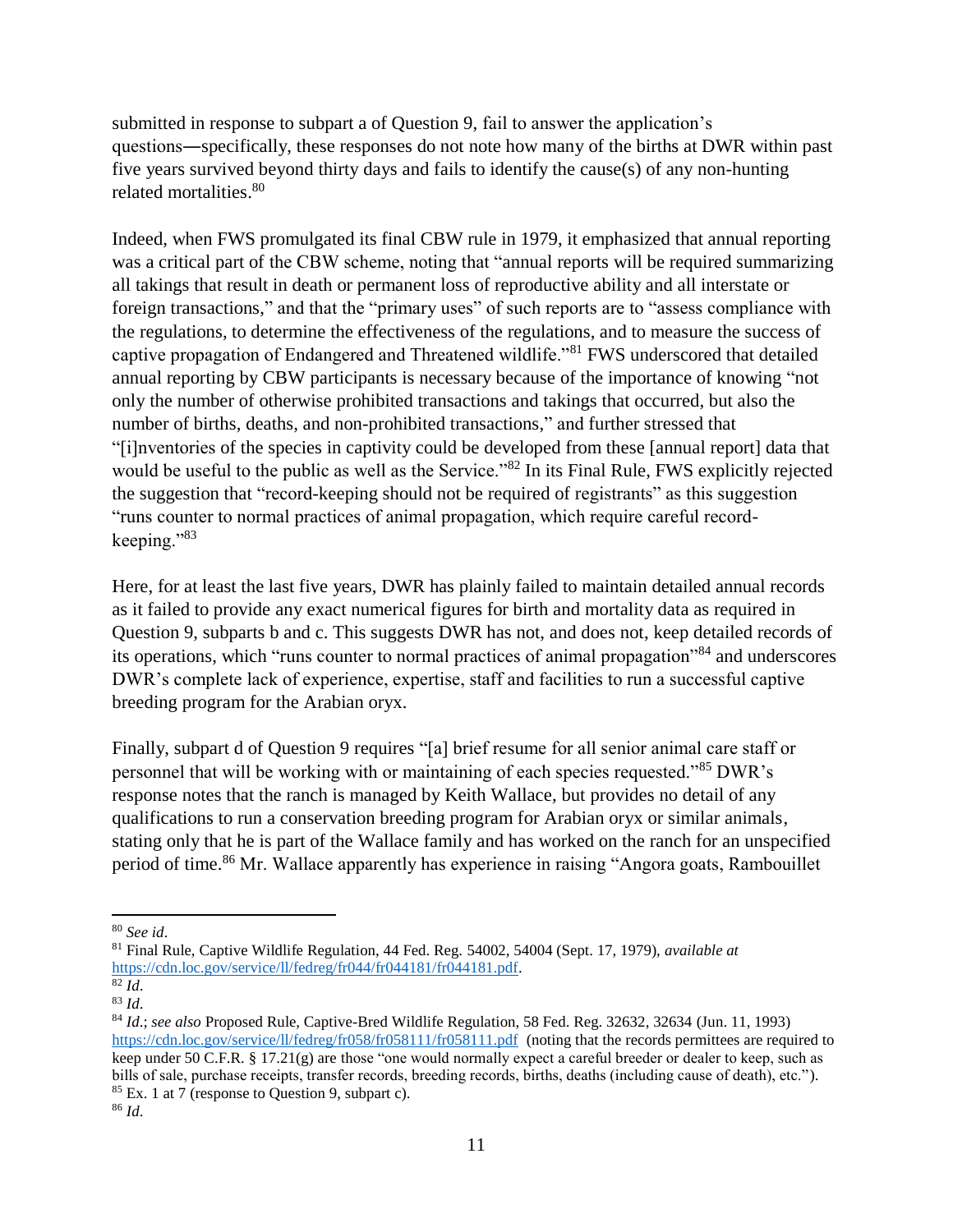sheep, deer and cattle,"<sup>87</sup> but this experience has nothing to do with his ability to successfully operate a conservation breeding program for the Arabian oryx. The facts that "Mr. Wallace has a passion for the land and the animals," and that "he feels his ranch has a good mix of domestic animals and wildlife/exotics to carry on for future generations" do nothing to establish Mr. Wallace expertise sufficient to run a captive breeding program to enhance the propagation or survival of Arabian oryx.<sup>88</sup>

The only other employee listed in subpart d is Dr. Gibbens, a veterinarian who serves as the ranch's veterinarian.<sup>89</sup> No information about Dr. Gibbens is provided other than his redacted address.<sup>90</sup> This is not a "brief resume," or any resume for that matter, and does nothing to establish Dr. Gibbens' qualifications in caring for Arabian oryx. Thus, FWS must deny DWR's CBW application for failure to demonstrate the "expertise, facilities [and] other resources . . . adequate to enhance the propagation or survival of the affected wildlife."<sup>91</sup>

DWR has not even shown that it possesses the experience, expertise, staff, and facilities necessary to maintain the genetic vitality of the Arabian oryx. Question 6 of the CBW application requires applicants to provide "documentation showing how your captive population is being managed to maintain its genetic vitality," and further notes that if the applicant "do[es] not currently maintain sufficient specimens in each species request to maintain the genetic vitality of the species, you *must* participate in an organized breeding program, such as a Species Survival Plan."<sup>92</sup> DWR's application indicates that, as of October 1, 2017, the ranch held 11 Arabian oryx,<sup>93</sup> but noted that "[s]ome of these 11 oryx are pregnant" and so by the end of 2017, the ranch would have a herd of Arabian oryx larger than  $11.^{94}$ As of the date of this comment, it is unclear how many oryx DWR has on hand.

DWR provides a largely non-responsive answer to Question 6 which fails to provide any documentation describing any activities that are key to scientifically maintaining genetic diversity, such as documenting the pedigree and demographic history of each individual species member; monitoring and documenting all births, deaths, and transfers; making breeding decisions to enhance genetic diversity; and developing a breeding and transfer plan.<sup>95</sup>

Instead, DWR simply notes that it "exchanges males or pairs in our breeding herds for stock from other ranches that have not received stock from us."<sup>96</sup> Similarly, in response to Question 3, which seeks the name, address, and CBW registration number of person(s) or institution(s) from

l <sup>87</sup> *Id*.

<sup>88</sup> *Id*.

<sup>89</sup> *See id*. at 8.

<sup>90</sup> *Id*.

 $91$  50 C.F.R. § 17.21(g)(3)(ii).

 $92$  Ex. 1 at 5 (emphasis added).

<sup>93</sup> *Id*. at 4 (Question 4),

<sup>94</sup> *Id*.

<sup>95</sup> *See* Ex. 12, Association of Zoos and Aquariums (AZA), Species Survival Plan Programs (listing these activities as central components of its program to maintain genetic diversity); *Id.*, AZA, Studbooks (same). <sup>96</sup> Ex. 1 at 5.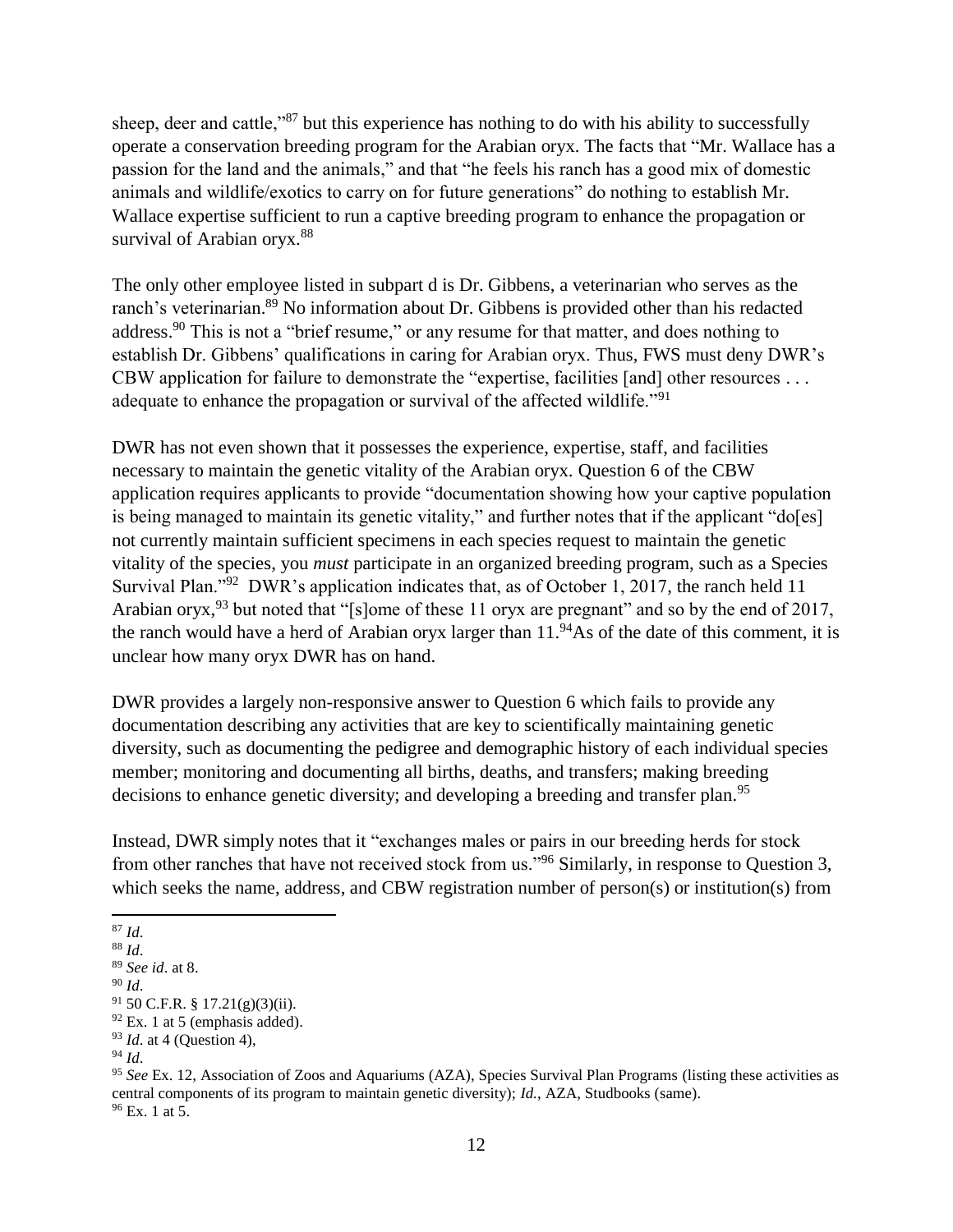which DWR plans to acquire Arabian oryx, DWR notes that while the "Arabian oryx for which we are requesting coverage are already present in our collection and breed annually,"<sup>97</sup> "future" stock involving this species will be acquired from large herds to which we have not dealt in the past."<sup>98</sup> That there are "there are a large number of CBW holders and other breeders within Texas that hold this species, many of whom [DWR] know[s] well,"<sup>99</sup> falls far short of providing the required "name, address, and CBW registration number" and does not provide adequate assurances that DWR will maintain its captive oryx in a manner that adequately maintains their genetic vitality.

Aside from this, DWR's only other means of maintaining its Arabian oryx's genetic vitality appears to be its practice of rotating oryx from pasture-to-pasture on the ranch "when new blood is needed, or if new stock is acquired from outside the ranch."<sup>100</sup> Finally, despite only maintaining eleven Arabian oryx, DWR does not participate in an SSP, which it is required to do if it "do[es] not currently maintain sufficient specimens . . . to maintain the genetic vitality of the species."<sup>101</sup>

The AZA has identified target SSP numbers for the following three antelope species commonly held in captivity for sport-hunting: 250 (*Addax nasomaculatus*), 250 (*Oryx dammah*), and 200 (*Gazella dama ruficollis*).<sup>102</sup> In contrast, a 2010 survey conducted by EWA estimates that there are over 11,000 scimitar-horned oryx, 5000 addax, and 800 dama gazelle on private ranches in the U.S.<sup>103</sup> This illustrates the stark difference between a well-planned management program driven by conservation goals―where animal numbers are not the only consideration―and the frivolous breeding for recreational use conducted by commercial ranches, such as DWR. Indeed, this type of breeding just to breed is a concern because, as FWS has noted, "[c]aptive-bred animals of the listed non-native species might be used for purposes that *do not contribute to conservation*, such as for pets, for research that does not benefit the species, or for entertainment."<sup>104</sup>

DWR's vague, deficient responses to Questions 3, 5, and 6; its non-participation in a SSP; and its intent to "breed Arabian oryx  $\dots$  for hunting and for sale to other hunting ranches,"<sup>105</sup> readily indicate that DWR is ill-equipped to manage a captive breeding program for the Arabian oryx in a way that adequately maintains the species' genetic vitality.

l <sup>97</sup> *Id*. at 4.

<sup>98</sup> *Id*.

<sup>99</sup> *Id*.

<sup>100</sup> *Id.* (Question 5).

<sup>101</sup> *Id.* at 5 (Question 6).

<sup>&</sup>lt;sup>102</sup> *See* Association of Zoos and Aquariums Antelope and Giraffe Taxon Advisory Group, Steering Committee, Advisors and Program Leaders, *AZA Antelope and Giraffe TAG Regional Collection Plan* 22-27, Table 8 (6th ed., Nov. 1, 2014), *available at* [https://ams.aza.org/iweb/upload/RCP\\_AntelopeGiraffe2014-7a2d8ac1.pdf.](https://ams.aza.org/iweb/upload/RCP_AntelopeGiraffe2014-7a2d8ac1.pdf)

<sup>103</sup> Endangered and Threatened Wildlife and Plants; Removal of the Regulation That Excludes U.S. Captive-Bred Scimitar-Horned Oryx, Addax, and Dama Gazelle From Certain Prohibitions, 77 Fed. Reg. 431, 431 (Jan. 5, 2012). <sup>104</sup> Proposed Rule, Captive-bred Wildlife Regulation, 57 Fed. Reg. 548, 550 (Jan. 7, 1992).

 $105$  Ex. 1 at 6.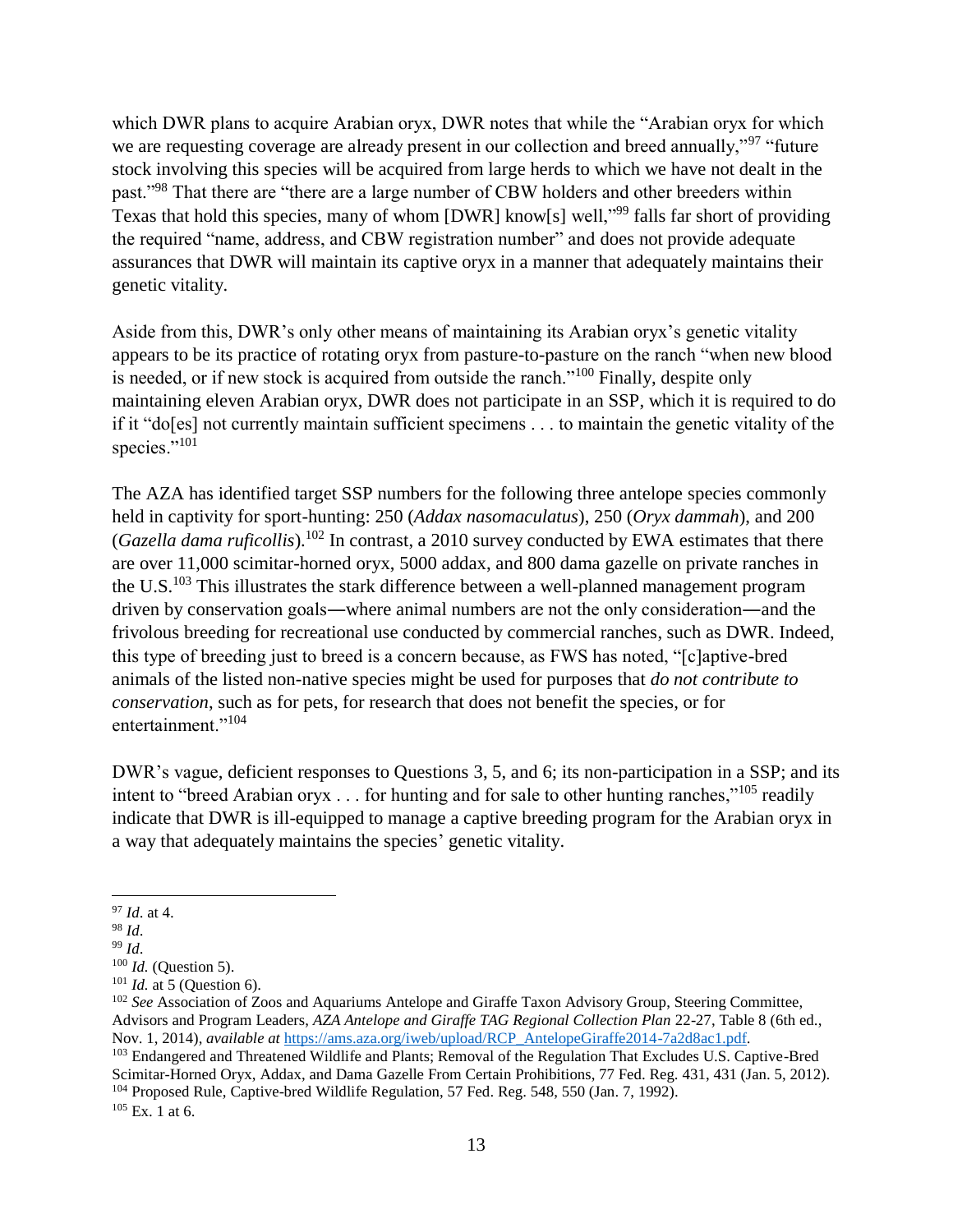## **C. DWR's Application Fails to Disclose Material Information and Otherwise Contains Facially Insufficient Responses to Application Questions**

FWS also cannot issue DWR's requested CBW registration because it has failed to submit a complete application as required by 50 C.F.R. § 13.11. FWS "may not issue a permit for any activity . . . unless [an applicant] ha[s] filed an application under the following procedures,"<sup>106</sup> which include the requirement that "[a]pplications must be submitted in writing on a Federal Fish and Wildlife License/Permit Application (Form 3-200) or as otherwise specifically directed by the Service."<sup>107</sup> The agency may only issue a permit "[u]pon receipt of a properly executed application."<sup>108</sup>

As detailed *supra*, DWR's responses to a number of the questions in the application are facially incomplete, including, but not limited to:

- "Provide a specific description of how your proposed activities are going to facilitate captive breeding of the species identified above, including your long-term goals and intended disposition of any progeny."<sup>109</sup> Aside from cursory notes of the size of the ranch and how the animals are occasionally rotated to different-sized pastures, DWR's response does not provide a specific description of how its proposed activities will facilitate the captive breeding of the Arabian oryx or of any long-term management goals. Despite the fact that DWR's response to Question 7 admits that its intent is to breed Arabian oryx for hunting and "for sale to other hunting ranches,"<sup>110</sup> DWR's response to Question 5 fails to identify any intended disposition of any progeny. $111$
- "Provide documentation showing how your captive population is being managed to maintain its genetic vitality. If you do not currently maintain sufficient specimens in each species request to maintain the genetic vitality of the species, you must participate in an organized breeding program, such as a Species Survival Plan. Please indicate this and provide documentation describing the objectives and goals of the program."<sup>112</sup> DWR's response does not detail how its captive population of Arabian oryx is managed other than, due to its membership in the canned-hunting advocacy group EWA, "the ranch exchanges males or pairs in out breeding herds for stock from other ranches that have not received stock from us."<sup>113</sup> Further, in response to Question 7, DWR admits that it is not a member of any SSP "or other zoo-based management program,"<sup>114</sup> but provides no further information as to how DWR plans to restrict or control breeding. DWR's responses instead indicate that it employs a largely hands-off approach with the intention to breed as many oryx as possible, regardless of the damage this does to the species'

 $\overline{a}$ 

<sup>106</sup> 50 C.F.R. § 13.11.

<sup>107</sup> *Id.* § 13.11(a).

<sup>108</sup> *Id.* § 13.21(b); *see also id.* § 13.11(e) (providing that FWS will "consider [an] application abandoned" if it "receive[s] an incomplete or improperly executed application," and the applicant "fail[s] to supply the correct information").

 $109$  Ex. 1 at 4 (Ouestion 5).

<sup>110</sup> *Id.* at 6.

<sup>111</sup> *See id*. at 4.

<sup>112</sup> *Id*. at 5 (Question 6).

<sup>113</sup> *Id*.

<sup>114</sup> *Id*. at 6.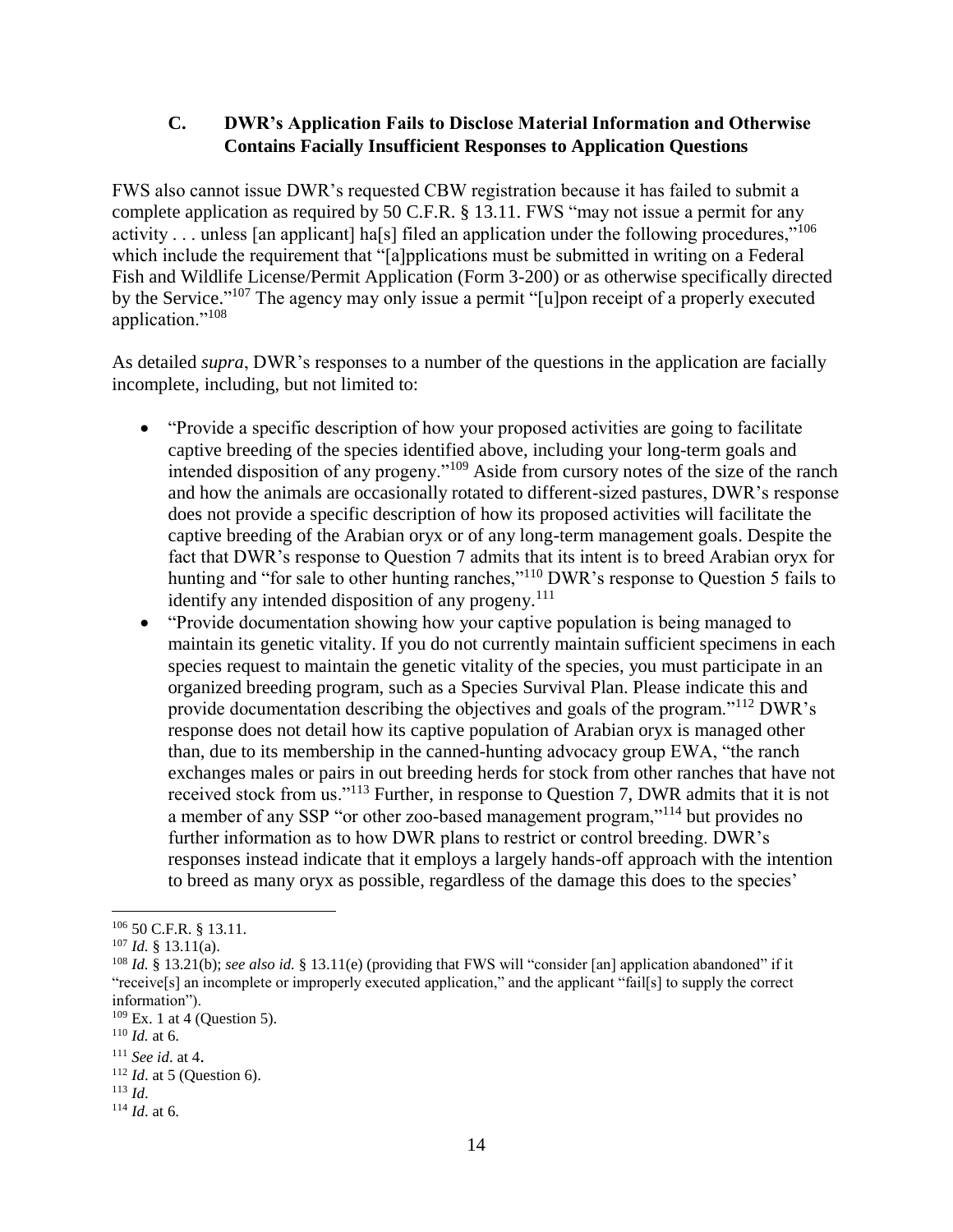genetic vitality: "we have been very successful in maintaining this large group of Arabian oryx . . . in large pastures which led themselves better to propagation."<sup>115</sup>

- "For each requested species, provide a description of your experiences in maintaining and propagating the requested or similar species."<sup>116</sup> DWR's response does not provide any description of its experience in maintaining or propagating Arabian oryx or similar species. The table provided in subpart a to Question 9 only details the number of each species DWR maintains, the numbers of births and deaths for each species since January 1, 2012, and the year of first acquisition of each species. $117$
- "During the past five years, how many (by species, by year) successful births/hatches of each requested species or similar species have occurred at your facility? How many survived beyond 30 days?"<sup>118</sup> DWR's response fails to answer the question, and does not provide any by species, by yea births data for the Arabian oryx or similar species.<sup>119</sup> Instead, DWR admits that the ranch has not recorded the "exact numbers of young born by year" and vaguely notes that "virtually every female gives birth every year."<sup>120</sup> While DWR's table submitted in response to Question 9, subpart a notes that five Arabian oryx have been born since January 1, 2012, DWR fails to provide a yearly breakdown for this figure and does not indicate whether or not these five oryx survived beyond thirty days, as is required by the question. For similar species, DWR likewise omits to include any yearly breakdowns or explanation of whether any of the births since January 1, 2012, survived beyond thirty days. $121$
- "How many mortalities of requested species or similar species, have occurred at your facility during the past five years? What were the causes? What measures have you taken to prevent future mortalities?"<sup>122</sup> DWR fails to provide any concrete data, instead noting generally that "[n]atural mortalities other than by harvest are extremely low, ca. 1-2% annually."<sup>123</sup> While DWR's table in response to subpart a of Question 9 details the number of mortalities in each species managed by the ranch since January 1, 2012, DWR's answer to subpart c of Question 9 fails to detail the cause(s) of death for any mortalities listed in the table, and does not indicate whether the ranch has taken any steps to prevent future mortalities.
- "A brief resume for all senior animal care staff or personnel that will be working with or maintaining of each species requested."<sup>124</sup> DWR's response fails to include any resume for the two people listed, Keith Wallace, the ranch manager, and Dr. Gibbens, the ranch's veterinarian.<sup>125</sup> Mr. Wallace's only purported qualifications in managing Arabian oryx appear to be that he was born into the Wallace family and has been employed on the ranch for an unspecified period of time. No educational experience or qualifications for Mr. Wallace are detailed aside from his graduation from an unnamed high school and

<sup>120</sup> *Id*.

l <sup>115</sup> *Id*.

<sup>116</sup> *Id*. (Question 9).

<sup>117</sup> *See id*. at 6-7 (Question 9, subpart a).

<sup>&</sup>lt;sup>118</sup> *Id.* at 7 (Question 9, subpart b).

<sup>119</sup> *See id*.

<sup>121</sup> *See id*.

<sup>122</sup> *Id*. (Question 9, subpart c).

<sup>123</sup> *Id*.

<sup>124</sup> *Id*. (Question 9, subpart d).

<sup>125</sup> *See id*. at 7-8.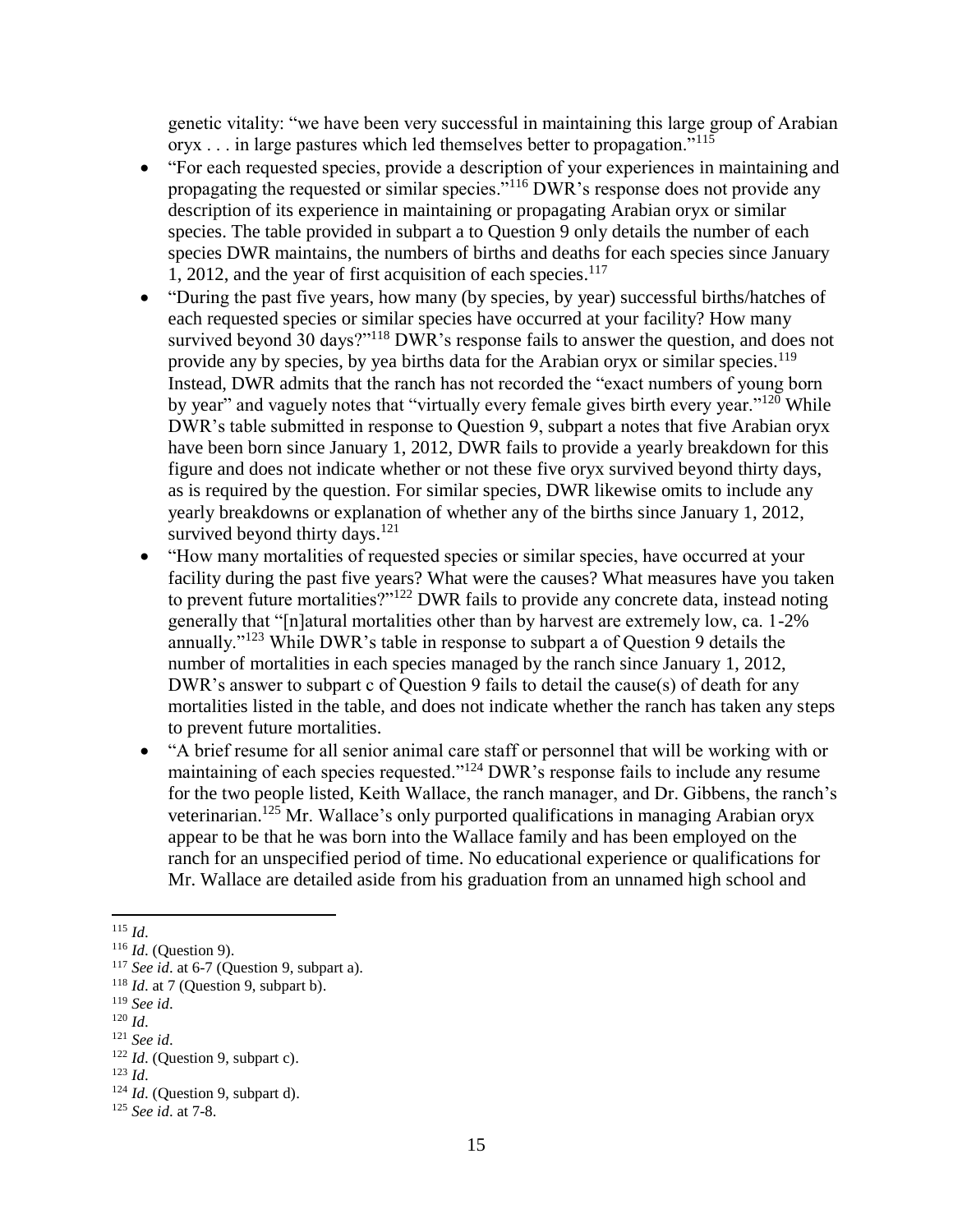one-and-a-half year attendance at an unnamed college.<sup>126</sup> DWR also fails to provide *any* information concerning Dr. Gibbens' education, experience, or credentials.<sup>127</sup>

FWS cannot issue a permit pursuant to the ESA if "[t]he applicant has failed to disclose material information required . . . in connection with [its] application."<sup>128</sup> Thus, DWR's failure to provide the required material information bars FWS from issuing its requested CBW registration.

# **D. DWR Has Failed to Make―and Cannot Make―the Required Showing of Responsibility**

FWS regulations require that applicants "demonstrate . . . a showing of responsibility" before they may be issued a permit.<sup>129</sup> Demonstrating a "showing of responsibility" means that DWR must establish that it can meet the requirements of a CBW registration scheme.<sup>130</sup>

In addition to the reasons detailed above, FWS must deny DWR's CBW application because DWR has not—and cannot—make the required showing of responsibility due to the fundamental nature of its business as a canned hunting facility. DWR admits as much on multiple occasions throughout its application.<sup>131</sup>

Instead of seeking the instant CBW registration for the *purpose* of enhancing the propagation or survival of the Arabian oryx,  $^{132}$  DWR seeks the registration so that it can "breed Arabian oryx ... . for hunting and sale to other hunting ranches."<sup>133</sup> Since DWR's plainly-stated purpose for seeking the CBW registration is contrary to the underlying rationale of the entire CBW scheme, DWR has not—and cannot—make the required showing of responsibility.<sup>134</sup> FWS must therefore deny DWR's CBW registration application.

 $132$  50 C.F.R. § 17.21(g)(1)(ii).

 $\overline{\phantom{a}}$ <sup>126</sup> *Id*. at 7.

<sup>127</sup> *Id*. at 8.

 $128$  50 C.F.R. § 13.21(b)(2) ("Upon receipt of a properly executed application for a permit, the Director shall issue the appropriate permit *unless . . . [t]he applicant has failed to disclose material information required . . . in connection with his application*." (emphasis added)); *see also id.* § 17.22 (FWS may only issue a § 10 permit "[u]pon receipt of a complete application").

 $\overline{129}$  *Id.* § 13.21(b)(3).

<sup>130</sup> *See OSG Prods. Tankers LLC v. United States*, 82 Fed. Cl. 570, 575 (Fed. Cl. 2008) (in making a responsibility determination in the context of government contracts, the "contracting officer must satisfy herself that that plaintiff can meet the requirements of the contract").

<sup>131</sup> *See* Ex. 1 at 3 (Response to Question 2, noting that the ranch "specializes in breeding exotic bovids and cervids for sport hunting as well as for sport hunting itself"); *id*. at 4 (Response to Question 5, noting that DWR is a "breeding and hunting ranch"); *id*. at 6 (Response to Question 7, noting that DWR's intention "is to breed Arabian oryx (and other ungulates) for hunting and for sale to other hunting ranches"); *id*. (Response to Question 8, "Wallace Ranch is primarily a breeding and sport hunting facility"); *id*. at 8 (Response to Question 11, "This facility is not licensed by USDA because Wallace Ranch is a hunting ranch . . . .").

 $133$  Ex. 1 at 6.

<sup>&</sup>lt;sup>134</sup> Perhaps most significantly underscoring DWR's lack of responsibility is the fact that it has not kept sufficient records for the past five years to provide detailed numerical data for its birth and mortality figures in response to Question 9, subparts b and c. *See supra* Part I.B; *see also* Ex. 1 at 7.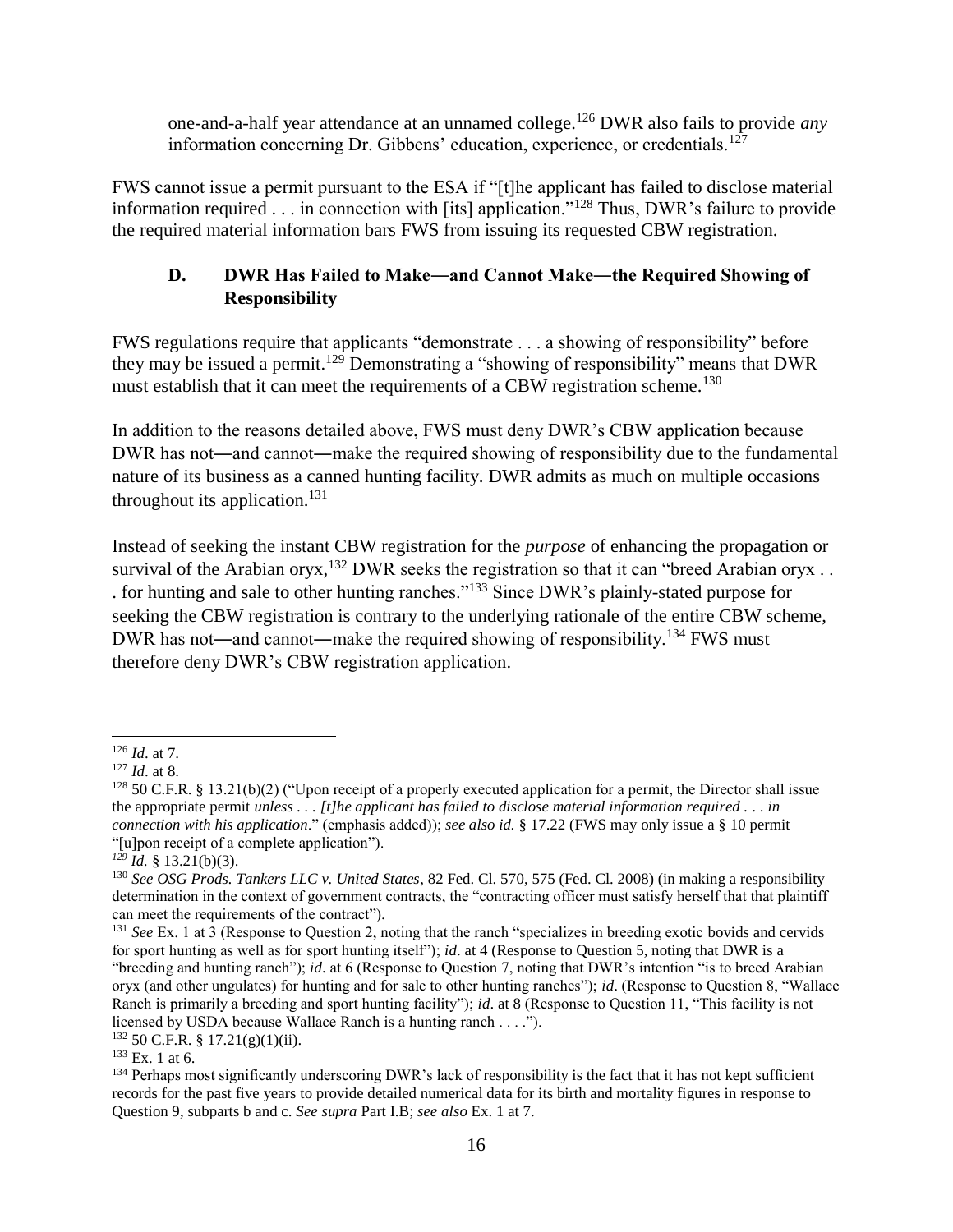## **II. FWS Cannot Lawfully Issue DWR's Take Permit**

## **A. DWR Has Failed to Demonstrate a Valid Justification for the Permit**

Since Take Permits, like CBW registrations, are "enhancement permits," FWS may only issue a Take Permit if "[t]he *purpose* of such activity is to enhance the propagation or survival of the affected species."<sup>135</sup> As noted above, in the context of listed species in captivity, "enhance the propagation or survival of the species" is defined in the regulations as encompassing normal animal husbandry practices,<sup>136</sup> which includes providing "health care, management of populations by culling, contraception, euthanasia, [and] grouping or handling of wildlife to control survivorship and reproduction."<sup>137</sup> However, these practices only meet the definition of enhancement if they are "*needed* to maintain captive populations that are self-sustaining and that possess as much *genetic vitality as possible*."<sup>138</sup> Moreover, none of the practices meet the enhancement requirement unless "it can be shown that such activities would not be detrimental to the survival of wild or captive populations of the affected species."<sup>139</sup>

As with DWR's CBW application, DWR's Take Permit application fails to demonstrate a valid justification for the permit because breeding endangered Arabian oryx for the sole purpose of killing them for profit is not the sort of "culling" that meets the ESA's Enhancement Requirement, and certainly does not fall within the limited exception for regulated take authorized by the ESA.

## **1. DWR's Proposed Donations to Conservation Force Are Irrelevant**

Here, DWR seeks a Take Permit in order to cover "sport-hunted trophies" of Arabian oryx, all of which will be "specimens that are surplus to [its] collection."<sup>140</sup> DWR estimates that the number of oryx taken under the Take Permit will be "less than 5 a year, and will probably be as few as 1  $-2$ /year."<sup>141</sup> DWR's admitted purpose for seeking the Take Permit is so that DWR can "over" sport hunting opportunities to hunters wishing to take Arabian oryx."<sup>142</sup>

DWR seeks to support its impermissible purpose for seeking the Take Permit by explaining that in return for each take "the ranch will contribute 10% of the cost of the hunt for each specimen to a FWS-approved conservation for this species in nature," which is expected to amount to \$100 to \$1,000 per animal, "depending on the specimen harvested."<sup>143</sup> Specifically, these donations will help fund "John Jackson's Conservation Force initiative."<sup>144</sup>

 $135$  50 C.F.R. § 17.21(g)(1)(ii) (emphasis added).

<sup>136</sup> *Id*. at § 17.3.

<sup>137</sup> *Id*. § 17.3(a).

<sup>138</sup> *Id*. (emphasis added).

<sup>139</sup> *Id*.

<sup>140</sup> Ex. 2 at 3 (Response to Question 2, subpart a).

<sup>141</sup> *Id*.

<sup>142</sup> *Id*. at 5 (Response to Question 7, subpart a).

<sup>143</sup> *Id*.

<sup>&</sup>lt;sup>144</sup> *Id.* at 6 (Response to Question 8).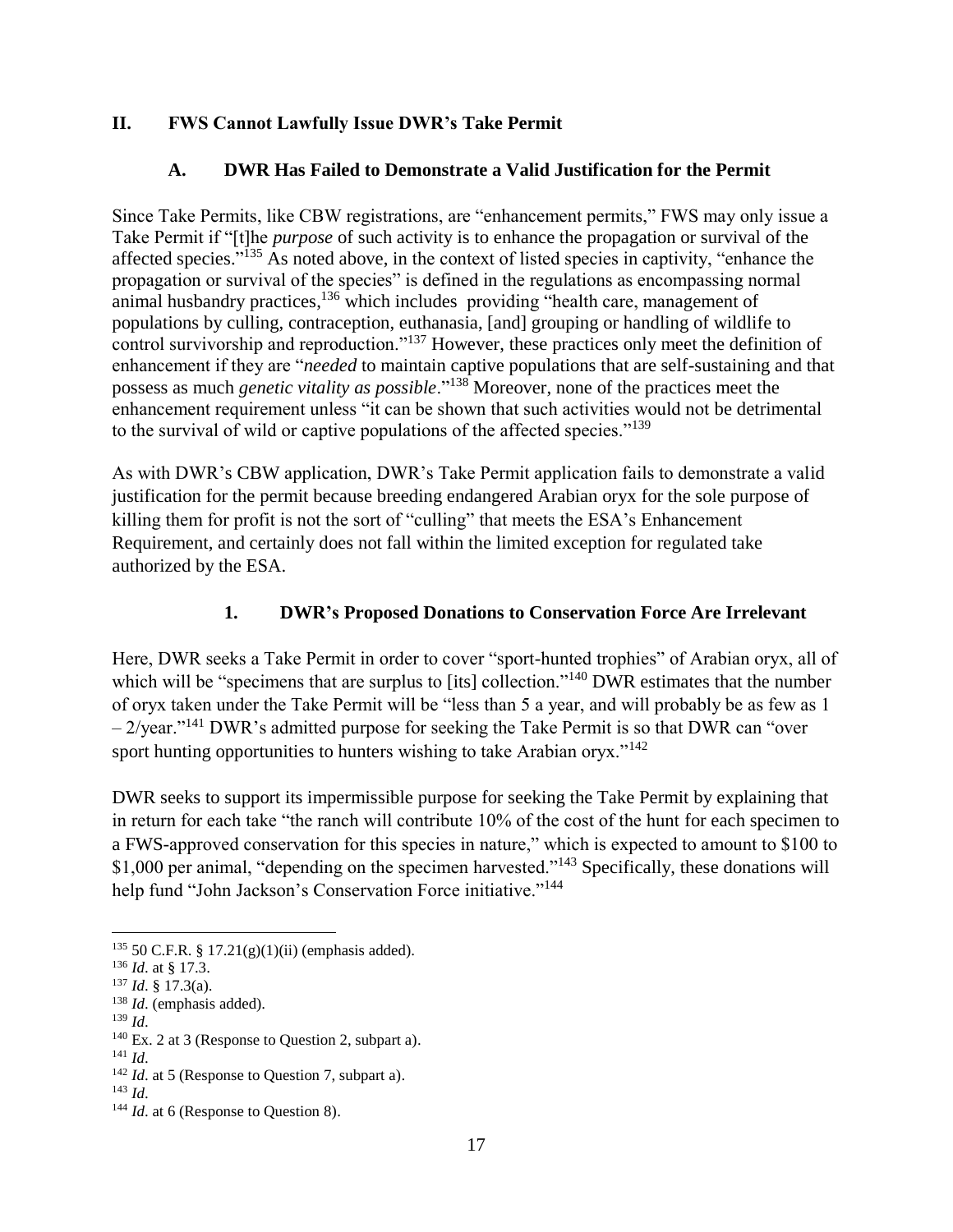The ESA does not authorize this type of Pay-to-Play scheme, and thus, it cannot be the basis for an enhancement permit. ESA Enhancement Permits are available only "for scientific purposes or to *enhance the propagation* or survival of the affected species."<sup>145</sup> FWS has defied Congress's stated intent to "to limit substantially the number of exemptions that may be granted under the [ESA]" by allowing permit applicants to pay for the privileges authorized by an ESA permit simply by making donations that are wholly collateral to the activity for which the permit is sought and thus provide no actual benefit or enhancement to the protected species. The agency attempted to formally adopt this this "Pay-to-Play" policy fifteen years ago, but the effort failed following strong backlash from conservationists who pointed out that the policy was unlawful.<sup>146</sup> Without a formal policy in place, the agency pressed forward with Pay-to-Play informally.<sup>147</sup> That the ESA requires a *direct connection* between the otherwise prohibited activity and the enhancement is explicitly supported by FWS' implementing regulations. Specifically, FWS regulations concerning enhancement permits require that applicants provide a "full statement of the reasons why the applicant is justified in obtaining a permit including the details *of the activities sought to be authorized by the permit*."<sup>148</sup> If donating money to a conservation organization can justify issuance of a Section 10 permit, there is no reason why FWS should require applicants to detail the "activities sought to be authorized by the permit" to show why they are "justified in obtaining [the] permit."<sup>149</sup>

As a federal judge noted in 2016, "[t]he plain language of Section 10(a) does not say" that the enhancement requirement can be "satisfied upon nothing more than the permittee's promise to donate money to an unrelated conservation effort," and "FWS's broad interpretation appears to thwart the dynamic of environmental protection that Congress plainly intended when it mandated that no export of endangered species be allowed unless the agency permits such export pursuant to certain specified circumstances."<sup>150</sup> The judge continued:

<sup>145</sup> 16 U.S.C. § 1539(a)(1)(A) (emphasis added).

<sup>&</sup>lt;sup>146</sup> See Notice: Draft Policy for Enhancement-of-Survival Permits for Foreign Species Listed Under the Endangered Species Act, 68 Fed. Reg. 49,512-02 (Aug. 8, 2003).

<sup>147</sup> *See*, *e.g.*, Ex. 13, Email from Anna Barry, FWS, to Harriet, TZ Prods. (Jan. 6, 2014, 4:50 PM) (advising the Tarzan Zerbini Circus that it could meet the Enhancement Requirement by donating money to "in situ conservation work in the species' range states," and providing information on how to document the circus's donation as well as examples of donations for this purpose); Ex. 14, Fax from Anna Barry, FWS, to John F. Cuneo, Jr., Hawthorn Corp. (Mar. 12, 2012) ("To meet the requirements under the ESA you need to be able to demonstrate how your proposed activities directly relate to the survival of this species in the wild. Many of our applicants achieve this goal by donating to a well-established conservation program in the range state."); Ex. 15, Fax from Anna Barry, FWS, to John F. Cuneo, Jr., Hawthorn Corp. (Oct. 19, 2011) ("Contribut[ing] money to an organization that participates in in-situ work in the range state for tigers" is "[a]n [e]xample of an activity applicants participate in to show enhancement."); Ex. 16, Email from Anna Barry, FWS, to Anton & Ferdinand Fercos-Hantig (Feb. 8, 2012, 3:23 PM) (listing projects that would meet the Enhancement Requirement, including "[d]onat[ing]money to organizations working to help protect tigers," "making contribution towards anti-poaching costs or compensation of livestock kill," making "contribution towards fuel and field expenditures, salaries, camera-trap surveys," and making "contribution towards research involving ecological and biomedical information").

<sup>148</sup> 50 C.F.R. § 17.22(a)(1)(vii) (emphasis added).

<sup>149</sup> *Id*.

<sup>150</sup> *New England Anti-Vivisection Soc'y v. FWS*, 208 F. Supp. 3d 142, 176 (D.D.C. 2016) (citing 16 U.S.C. §§ 1538, 1539(a)).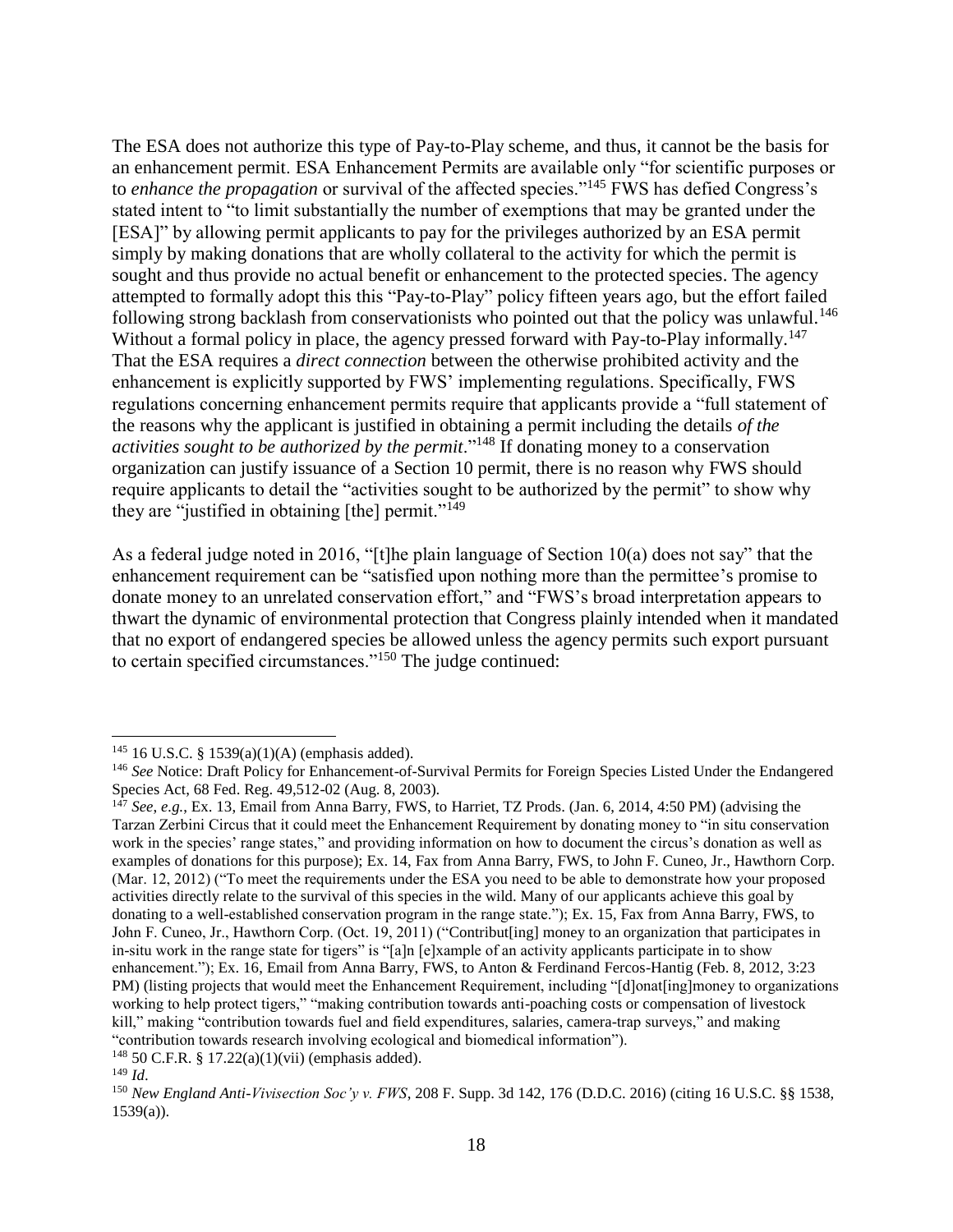[F]ar from viewing Section 10(a) as a *limit* on the circumstances in which the permitting of activities that impact endangered species can occur, FWS now apparently views that provision as a green light to launch a permit-exchange program wherein the agency brokers deals between, on the one hand, anyone who wishes to access endangered species in a manner prohibited by the ESA and has sufficient funds to finance that desire, and on the other, the agency's own favored, species-related recipients of funds and other services. This Court considers doubtful FWS's insistence that, when Congress penned Section 10(a) it intended to authorize the agency to 'sell' its permits in this fashion so long as the affected species might (as a whole) be conceived of as benefitting from the exchange.<sup>151</sup>

FWS's elimination of the enhancement requirement through Pay-to-Play has also been criticized by U.S. Representative Brendan Boyle for "undermining our collective, global efforts to help preserve animal species," and for being inconsistent with the ESA, which clearly requires that "the action the permit holder seeks to take must in and of itself benefit the species in some way."<sup>152</sup>

Even assuming DWR's proposed donations of between \$100 and \$1,000 per Arabian oryx taken was relevant to its Take Permit activities, using such payments as a basis for granting a Take permit would violate the strict limits on FWS' permitting authority under the ESA, and thus would be unlawful. Further, given that DWR anticipates that less than five and likely as few as one to two Arabian oryx will be taken each year,<sup>153</sup> donations of between \$200 to \$2000 per year over the course of the Take Permit's five-year period is far too paltry to claim any conservation benefit to the Arabian oryx.

Moreover, Conservation Force is not a reputable in-situ conservation organization. Despite the myriad of "conservation projects" listed on its website,<sup>154</sup> Conservation Force is a law firm that "provides counsel for some 200 organizations and countries around the world," whose work is largely "pro bono, litigation, and trophy imports."<sup>155</sup> This is not conservation. This is free legal work, and advocacy. Regardless of whether a percentage of donations to Conservation Force makes its way to actual species conservation, there is nothing in the record that demonstrates that

l

<sup>151</sup> 208 F. Supp. 3d at 177. The judge further added:

 $[E]$ ssentially . . . read[s] those circumstances out of the statute, such that Section 10(a)'s enhancementfinding requirement actually places no meaningful constraints on FWS's ability to authorize prohibited activities, because, as a practical matter, the agency can always condition the granting of a permit on the permittee's undertaking some other act that advances scientific knowledge or benefits the species, regardless of the intentions of the permittee with respect to the particular animals it seeks to access and/or the permittee's avowed lack of interest in furthering the species as a whole.

*Id.* at 176-77.

<sup>&</sup>lt;sup>152</sup> Ex. 17, Letter from Brendan Boyle, Member of Congress, to Daniel Ashe, Director, FWS, 2, 1 (June 24, 2016). <sup>153</sup> Ex. 2 at 3.

<sup>154</sup> Conservation Force – A Force for Wildlife Conservation, CONSERVATIONFORCE.ORG,

<http://www.conservationforce.org/> (last visited June 11, 2018).

<sup>155</sup> Ex. 18, James Swan*, Hunting as a Force for Conservation: John Jackson, III*, Outdoorhub ("The law firm became an around-the-clock international communication headquarters and advocacy "war room" for governmental and sportsmen's conservation organizations. The firm legally processed an unprecedented number of successful test trophy import permits at no charge to the public because they had become engines for conservation."); *see also* Ex. 19, Hoovers Report on Conservation Force (Nov. 14, 2017) (listing the line of business as "[l]egal services").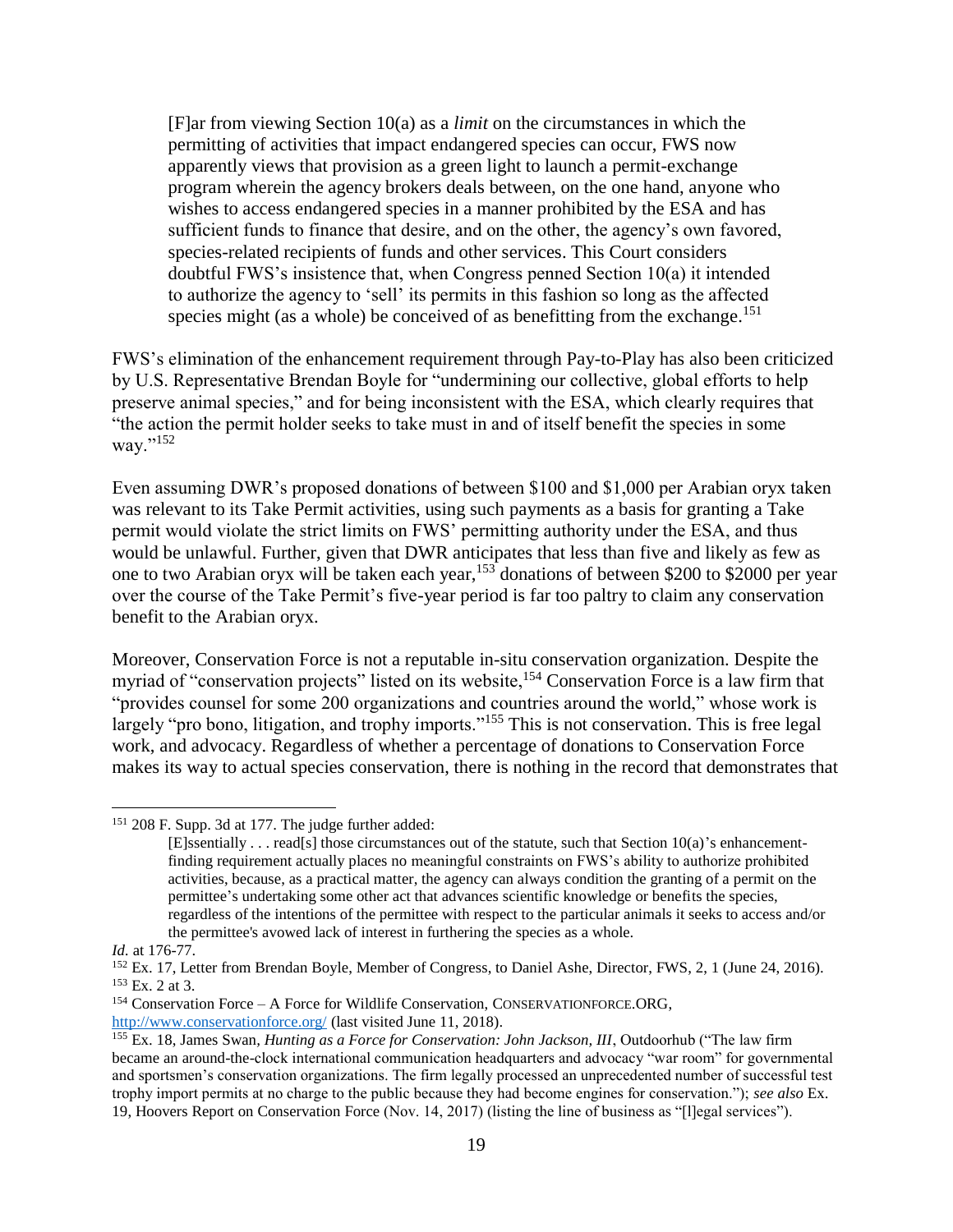donations forming the basis of an enhancement finding are not being used for the "pro bono, litigation, and trophy import work" of this organization.

Much of the work that Conservation Force does is focused on protecting the rights of hunters to sport-hunt rare species and import and export big-game trophies. In fact, Conservation Force has spearheaded countless lawsuits aimed at relaxing prohibitions on importing big-game trophies from imperiled species.<sup>156</sup> The organization also advertised free legal services for "anyone who takes an elephant in Tanzania in 2015" to help those hunters obtain import permits from FWS.<sup>157</sup>

Conservation Force has also spent significant effort on down listing endangered species to enable greater access to those species for hunting. For example, in 2010, Conservation Force petitioned FWS to down list the Torghar Hills population of the Suleiman markhor, a wild goat species in Pakistan and Afghanistan.<sup>158</sup> As a result, FWS down listed the species to threatened, and created a 4(d) rule allowing "the import of sport-hunted markhor trophies taken from established conservation programs."<sup>159</sup> Conservation Force also lobbied FWS against listing the African lion as endangered, arguing that sport hunting was the "driving force for conservation."<sup>160</sup>

All told, regardless of whether a percentage of donations to Conservation Force make its way to actual species conservation, there is nothing in the record that demonstrates that donations to forming the basis of an enhancement finding are not being used for the "pro bono, litigation, and trophy import work" of this organization. Thus, DWR's proposed donations to Conservation Force,<sup>161</sup> irrelevant and cannot legally be used to satisfy the Enhancement Requirement for its Take Permit application.<sup>162</sup>

 $\overline{\phantom{a}}$ <sup>156</sup> *See, e.g.*, Ex. 20, Compl., *Conservation Force v. Porrino, et. al*, No. 3:16-cv-04124 (D. N.J., July 8, 2016) (challenging two New Jersey state laws prohibiting the possession, import, export, and transport of hunting trophies for African elephant, leopard, lion and black and white rhinos); Ex. 21, Compl., *Conservation Force v. Delta Airlines, Inc.*, No. 15-cv-3348 (N.D. Tex., Oct. 15, 2015) (challenging Delta Airlines' decision to not transport sport-hunting trophies); Ex. 22, Compl., *Conservation Force, v. Salazar*, No. 3:09-cv-011790 (N.D. Cal., May 21, 2009) (challenging FWS seizure, petition for remission, and forfeiture practices with respect to hunting trophies); Ex. 23, Compl., *Conservation Force v. Salazar*, No 1:09-cv-01912 (D.D.C., Oct. 7, 2009) (challenging the constructive denial of multiple permit applications to import sport-hunted elephant trophies from Zambia); Ex. 24, Compl., *Atcheson v. Salazar*, No. 1:09-cv-00941 (D.D.C., May 21, 2009) (challenging the denial of enhancement permits to import polar bear trophies); Ex. 25, Compl., *Franks v. Salazar*, No. 1:09-cv-00942 (D.D.C., May 21, 2009) (challenging the denial of permits for importing sport-hunted elephant trophies from Mozambique). <sup>157</sup> Ex. 26, Free Legal Aid to Import 2015 Tanzania Elephant Trophies, *Exotic Classifieds* (June 23, 2015). <sup>158</sup> Ex. 27, Petition to Downlist Straight-Horned Markhor of Torghar Hills from "Endangered" to "Threatened" (Aug. 17, 2010); *see also* Endangered and Threatened Wildlife and Plants; 90-Day Finding on a Petition to Reclassify the Straight-Horned Markhor (Capra falconeri jerdoni), 76 Fed. Reg. 31903 (June 2, 2011).

<sup>&</sup>lt;sup>159</sup> Endangered and Threatened Wildlife and Plants; Listing the Straight-Horned Markhor as Threatened with a Rule Under Section 4(d) of the ESA, 79 Fed. Reg. 60365, 60377 (Oct. 7, 2014).

<sup>160</sup> Ex. 28, Conservation Force Comments on ESA Status Review of African Lion 8 (Jan. 28, 2013).

<sup>161</sup> Ex. 2 at 5 (Response to Question 7, subpart a), 6 (Response to Question 8).

<sup>162</sup> Notably, DWR includes a Conservation Force promotional brochure as a part of its Take Permit application, *see* Ex. 2 at 23. Many of the benefits touted in the Conservation Force brochure promoting its "Ranching for Restoration" program have nothing at all to do with in situ conservation. *See id*. (touting Conservation Force's services in acting as ranchers' "legal representative at no charge to obtain permits" and noting that ranchers' participation in the Ranching for Restoration program "[i]mproves the image of the exotic game hunting industry").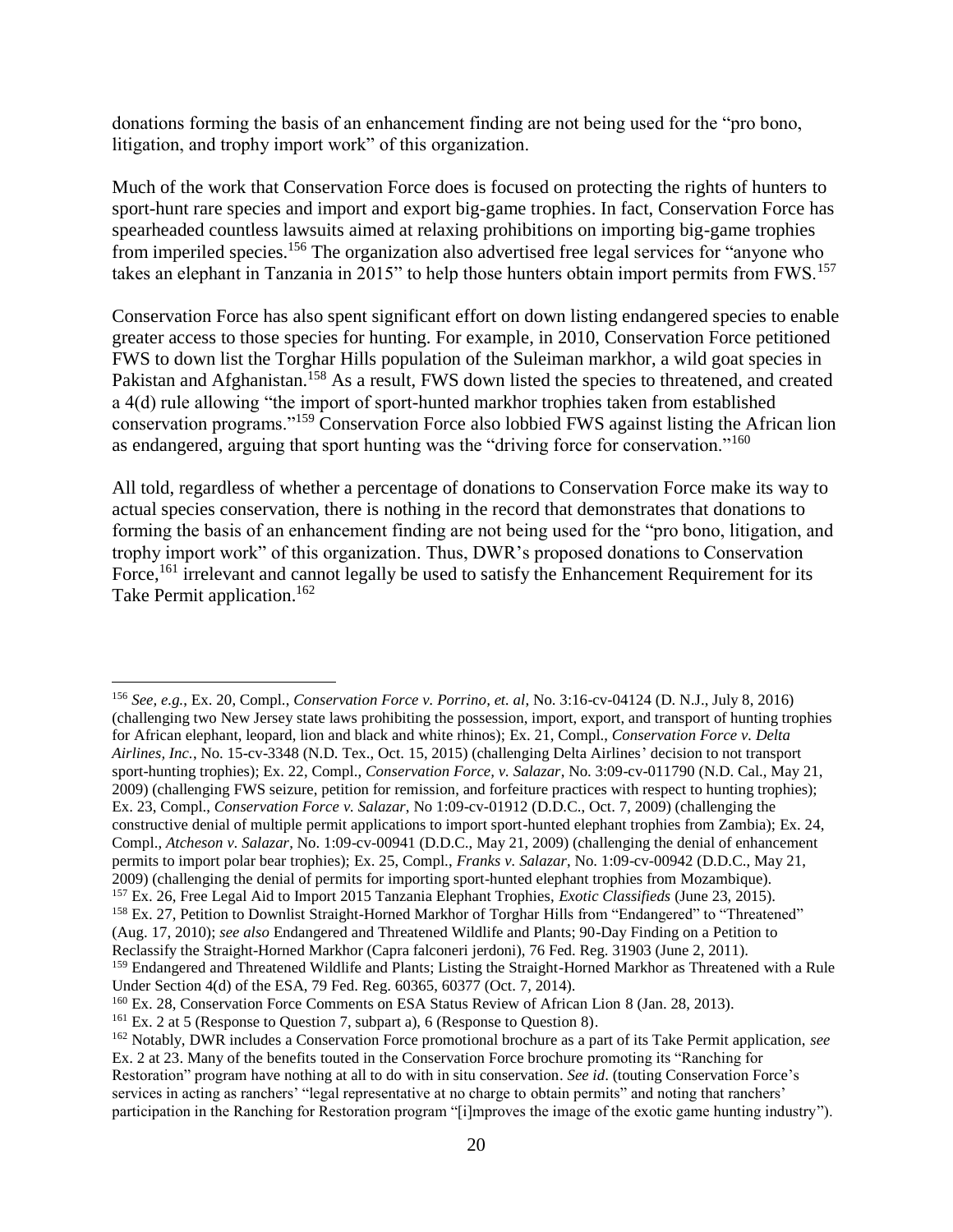#### **2. DWR's Activities Are Detrimental to the Arabian Oryx**

Even if FWS incorrectly determines that DWR's proposed activities to be covered by the Take Permit―offering sport hunting opportunities to hunters wishing to kill Arabian Oryx―are acceptable, FWS regulations only allow an enhancement finding for the requested activity "when it can be shown that such activities would not be detrimental to the survival of wild or captive populations of the affected species."<sup>164</sup> FWS also has an independent obligation under Section 7 of the ESA to ensure that its actions are "not likely to jeopardize the continued existence of any endangered species."<sup>165</sup> This is a hurdle that DWR cannot overcome, and thus FWS must deny the Take Permit application.

DWR's activities are detrimental to the captive population of Arabian oryx it holds. For one, DWR acknowledges that the planned sport hunting that would be authorized under the Take Permit could lead to up to five Arabian oryx deaths per year.<sup>166</sup> While DWR's inventory table notes that no Arabian oryx have died since January 1, 2012, a number of similar species have died at DWR since that time, including one Addax, two Gemsbok, and eight Scimitar-horned oryx.<sup>167</sup> Most notably, these figures do not appear to include those animals who are hunted for profit and the precise cause of each death is not identified, despite the requirement that DWR submit such information as a part of its Take Permit application.<sup>168</sup>

Further, FWS has recognized that "consumptive uses" of captive wildlife "can be detrimental to wild populations" because they "stimulate a demand for products which might further be satisfied by wild populations."<sup>169</sup> Indeed, the rarer the species the more valuable it is to a trophy hunter: "[r]arer species are harder to find, so greater hunting skill—and greater wealth—is required, and greater prestige is gained by killing them." $170$  There is ample evidence that creating legal markets for endangered species creates demand that can negatively affect wild members of the species.<sup>171</sup> Sport hunting of captive members of a listed species is not for the benefit of the species. It is commercial exploitation and has a detrimental effect on the listed species.

l

<sup>164</sup> 50 C.F.R. § 17.3.

<sup>&</sup>lt;sup>165</sup> 16 U.S.C. § 1536(a)(2) ("Each Federal agency shall, in consultation with and with the assistance of the Secretary, insure that any action authorized, funded, or carried out by such agency . . . is not likely to jeopardize the continued existence of any endangered species . . . .").

<sup>166</sup> *See* Ex. 2 at 3 (Response to Question 2, subpart a "[t]he number of specimens to be taken annually has yet to be determined but is expected to be less than 5 a year, and will probably be as few as  $1 - 2$ /year").

<sup>&</sup>lt;sup>167</sup> *Id.* at 9 (Response to Question 9, subpart c).

<sup>&</sup>lt;sup>168</sup> See id. (Question 9, subpart e) (requiring applicants submit information concerning "[m]ortalities resulting from your activities with these or similar species in the last 5 years, *causes of such mortalities*, and steps taken to avoid or decrease such mortalities" (emphasis added)).

<sup>&</sup>lt;sup>169</sup> Proposed Rule: Captive Wildlife Regulation, 44 Fed. Reg. 30045 (May 23, 1979).

<sup>170</sup> Ex. 29, Frank Courchamp, et al., *Rarity Value and Species Extinction: The Anthropogenic Allee Effect*, PLOS Biology (2006).

<sup>171</sup> Ex. 30, Valerius Geist, *How Markets in Wildlife Meat and Parts, and the Sale of Hunting Privileges, Jeopardize Wildlife Conservation,* Conservation Biology, Vol. 2, Issue 1 at 16 (Mar. 1988) (U.S. wildlife conservation has been "based on three primary policies ... 1) the *absence* of market in the meat, parts, and products of [wildlife,] 2) the allocation of the material benefits of wildlife by law, not by the market place ... , 3) the prohibition on frivolous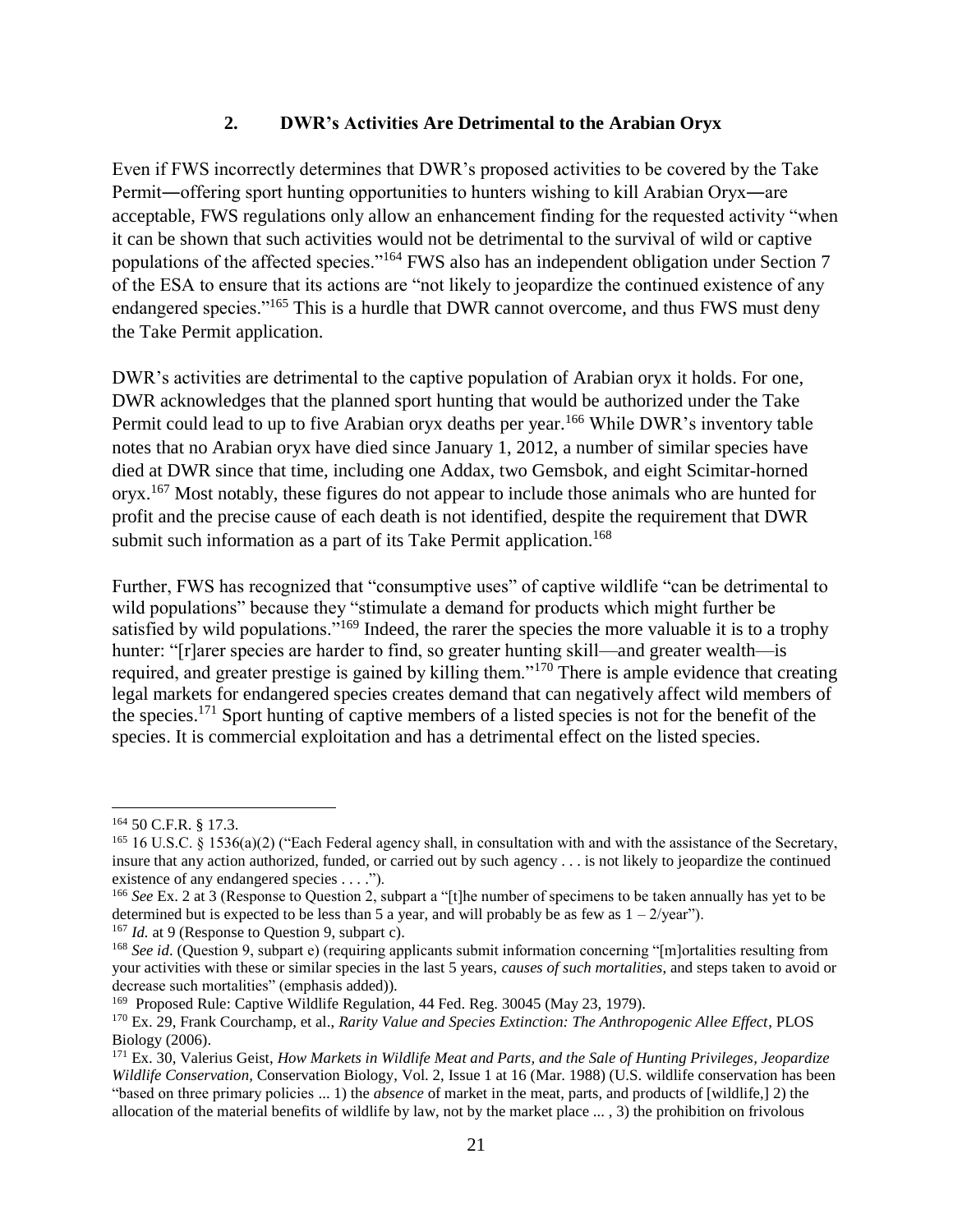FWS must accordingly deny DWR's Take Permit application because DWR cannot show that its proposed activities will enhance the propagation or survival of the Arabian oryx and that such activities will not be detrimental to the survival of wild or captive populations of the Arabian oryx.

## **B. DWR's Application Fails to Disclose Material Information and Otherwise Contains Facially Insufficient Responses to Application Questions**

FWS also must DWR's Take Permit application because it has failed to submit a complete application as required by 50 C.F.R. § 13.11. DWR's responses to a number of the questions in the Take Permit application are facially incomplete, including, but not limited to:

- "Describe the purpose of your proposed activity. For example . . . [i]f the purpose is for propagation or conservation purposes, provide a description of how the species will be propagated, disposition of progeny, and cooperative agreements that are/will be established for re-introduction."<sup>172</sup> DWR's response provides no description of how it intends to propagate the Arabian oryx, how the progeny of its breeding efforts will be disposed of, and fails to note the existence of any cooperative agreements the ranch has entered into for re-introduction of the Arabian oryx into the wild. This is due to the fact that DWR seeks the take permit for the impermissible purpose of "offer[ing] sport hunting opportunities to hunters wishing to take the Arabian oryx."<sup>173</sup>
- "Description of the technical expertise of each person, as it relates to the proposed activities. If the proposed activity involves the import of live animals, include the experience of each animal caretaker working with the species."<sup>174</sup> DWR's response is a verbatim copy of the response to Question 9, subpart b on DWR's CBW registration application.<sup>175</sup> DWR's response fails to detail any of Mr. Wallace's technical expertise in maintaining and breeding a genetically viable population of Arabian oryx, and fails to list any qualifications or technical expertise whatsoever for Dr. Gibbens, DWR's veterinarian.<sup>176</sup>
- "A statement on how the activities will enhance or benefit the *wild population* (in situ and ex-situ projects)."<sup>177</sup> DWR's response simply notes that the ranch will "donate 10% of the proceeds received for each sport-hunted animal to an approved in situ conservation project for each of these species for as long as the permit is in force," with the donations ranging between \$100 and \$1,000.<sup>178</sup> Specifically, the donations will help fund John Jackson's Conservation Force initiative.<sup>179</sup> As detailed above, this donation does nothing

 $\overline{\phantom{a}}$ killing of wildlife."); Ex. 31, Brian Christy, *Blood Ivory*, Nat. Geo. (Oct. 2012); Ex. 32, Envt'l Invest. Agency, *Blood Ivory: Exposing the Myth of a Regulated Market* (2012).

 $172$  Ex. 2 at 5 (Question 7, subpart a).

<sup>173</sup> *Id*.

<sup>&</sup>lt;sup>174</sup> *Id.* (Ouestion 7, subpart b).

<sup>175</sup> *See* Ex. 1 at 7.

<sup>176</sup> Ex. 2 at 6.

<sup>&</sup>lt;sup>177</sup> *Id.* (Question 8) (emphasis added).

<sup>178</sup> *Id*. <sup>179</sup> *Id*.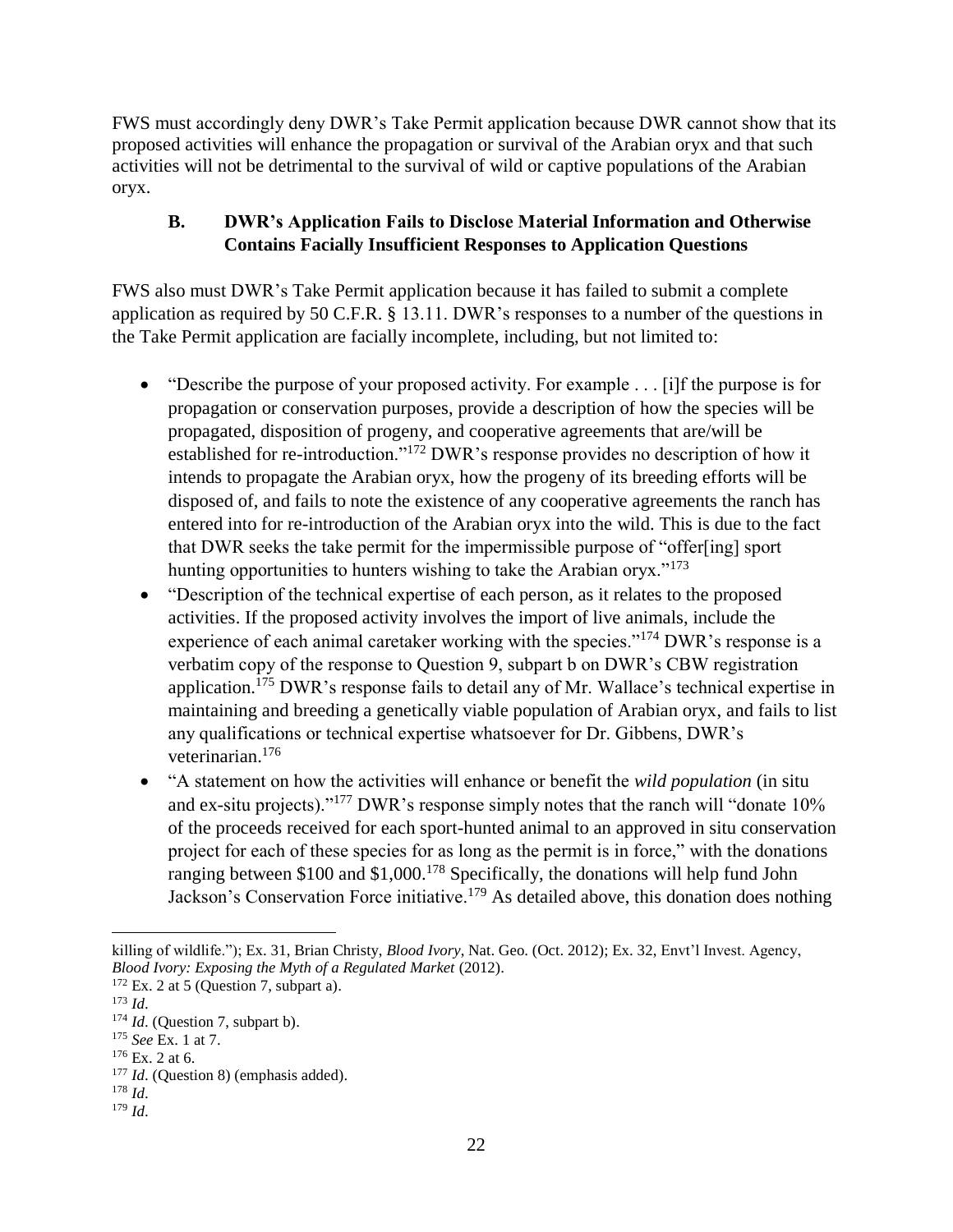to "enhance or benefit the wild population" of Arabian oryx since John Jackson's Conservation Force is a not a legitimate in situ conservation program. Rather, it is a law firm that works to protect the rights of hunters to sport-hunt rare species and import and export big-game trophies. DWR's response to Question 8 does nothing to establish how DWR's proposed activities under the Take Permit―allowing hunters to kill Arabian oryx for sport―will enhance or benefit the wild population of Arabian oryx.

- "A statement of the specific technical experience available to the recipient(s) for maintaining and propagating live specimens of the same or similar species  $\dots$ ."<sup>180</sup> DWR's response to Question 7, subpart b of the Take Permit application is a more-or-less verbatim copy of its response to Question 9, subpart d of the CBW registration application. DWR's response fails to detail any technical experience of Mr. Keith Wallace or Dr. Gibbens, let alone their "*specific* technical experience,"<sup>181</sup> in maintaining and propagating Arabian oryx or similar species.
- $\bullet$  "A list of the number of successful births by pear for each species for the last 5 years."<sup>182</sup> DWR's response is a verbatim copy of its response to Question 9, subpart b of its CBW application, and fails to provide specific yearly data as required by the question. DWR's response flatly admits that the ranch has not kept proper records as the "exact numbers of young born by year has not been recorded in the past."<sup>183</sup> While DWR's response to Question 9, subpart c of its Take Permit application includes the table from Question 9, subpart a of its CBW application, which details the numbers of births and deaths per species at the ranch since January 1, 2012, this table does not provide year-by-year data as is required.
- "Mortalities resulting from your activities with these or similar species in the last 5 years, causes of such mortalities, and steps taken to avoid or decrease such mortalities."<sup>184</sup> DWR's response, like that provided in response to Question 9, subpart c of its CBW application, fails to provide any year-by-year data, providing only vague estimates that annual mortalities are only around 1-2%.<sup>185</sup> While DWR's table submitted in response to Question 9, subpart c of the Take Permit application lists the number of deaths for each species since January 1, 2012, DWR's response to Question 9, subpart e fails to provide the causes of any of these deaths, or the steps taken to avoid or decrease such deaths.

FWS cannot issue a permit pursuant to the ESA if "[t]he applicant has failed to disclose material information required . . . in connection with [its] application."<sup>186</sup> Thus, DWR's failure to provide the required material information bars FWS from issuing its requested Take Permit.

 $\overline{\phantom{a}}$ 

<sup>185</sup> *Id*.

<sup>&</sup>lt;sup>180</sup> *Id.* at 8 (Question 9, subpart b).

<sup>181</sup> *Id*. (emphasis added).

<sup>&</sup>lt;sup>182</sup> *Id.* at 9 (Question 9, subpart d).

<sup>183</sup> *Id*.

<sup>&</sup>lt;sup>184</sup> *Id.* (Question 9, subpart e).

 $186$  50 C.F.R. § 13.21(b)(2) ("Upon receipt of a properly executed application for a permit, the Director shall issue the appropriate permit *unless . . . [t]he applicant has failed to disclose material information required . . . in connection with his application*." (emphasis added)); *see also id.* § 17.22 (FWS may only issue a § 10 permit "[u]pon receipt of a complete application").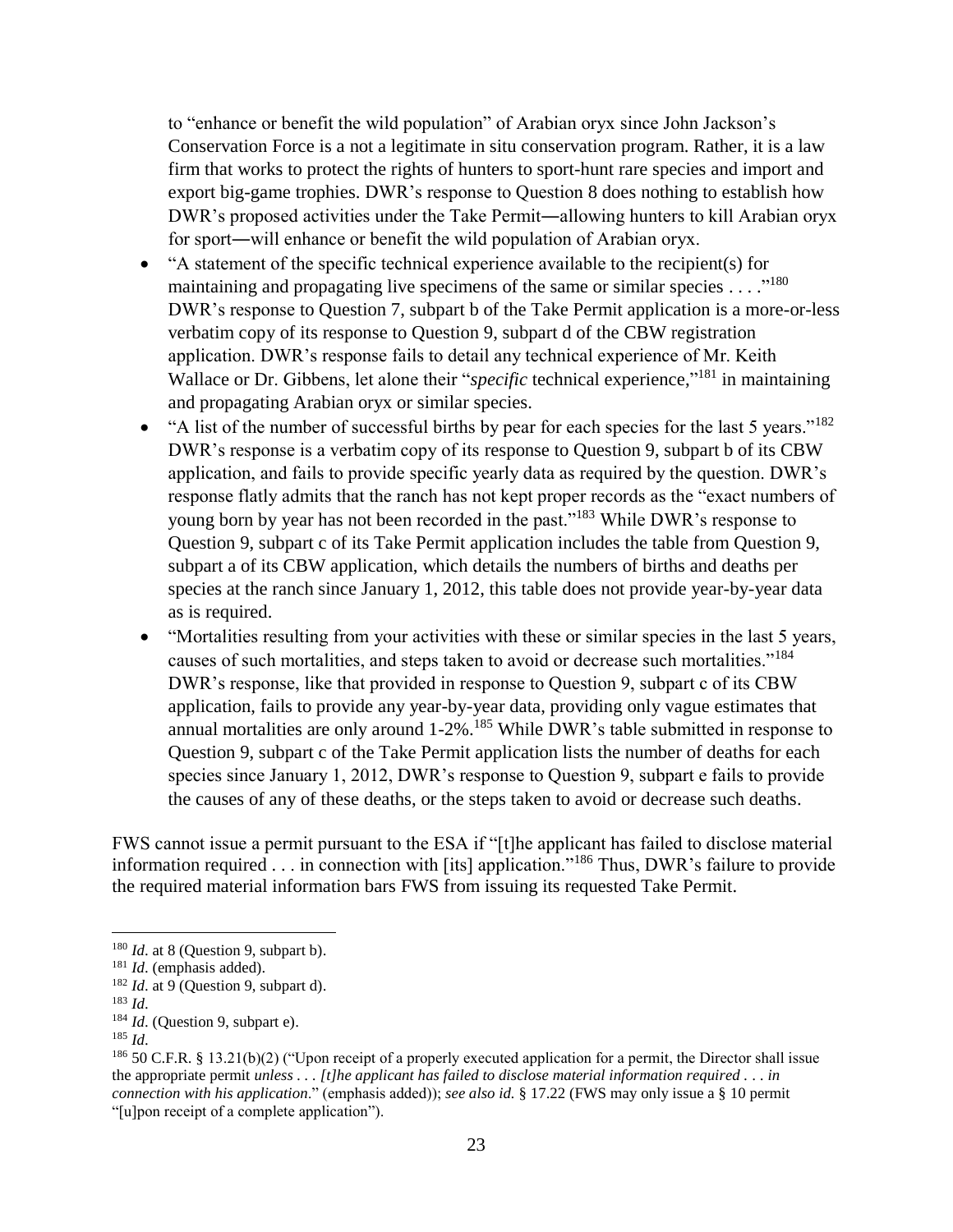# **C. DWR Has Failed to Make―and Cannot Make―the Required Showing of Responsibility**

As with DWR's CBW application, FWS must deny DWR's Take Permit application because DWR has not—and cannot—make the required showing of responsibility due to the fundamental nature of its business as a canned hunting facility. Canned hunting is not the sort of "culling" contemplated by the ESA, and thus does not meet the Enhancement Requirement.

Instead of seeking this Take Permit to engage in culling so as to manage its Arabian oryx populations in order to control survivorship and reproduction for the purpose of "maintain[ing] captive populations that are self-sustaining and that possess as much genetic vitality as possible," 50 C.F.R. § 17.3, DWR seeks the instant Take Permit in order to "offer sport hunting opportunities to hunters wishing to take Arabian oryx."<sup>187</sup> DWR's plainly-stated purpose for seeking the Take Permit is contrary to the underlying rationale of the entire enhancement permit scheme. Thus, DWR has not―and cannot―make the required showing of responsibility. FWS must therefore deny DWR's Take Permit application.

# **III. FWS Cannot Lawfully Issue Blanket Five-Year Permits**

According to the Federal Register notice for DWR's CBW registration and Take Permit applications, if granted, the registration and permit would "cover[] activities to be conducted by the applicant over a 5-year period."<sup>188</sup> Issuing DWR a blanket five-year CBW registration or Take Permit to engage in activities that would otherwise require individual permits, and without an opportunity for public comment on each of these activities, would contravene the letter and spirit of the ESA, which requires that permits be *specific* and narrowly tailored.<sup>189</sup>

The plain language of § 1539(a)(1)(a) ("any act") contemplates a *single, identifiable* act of taking, delivering, receiving, carrying, transporting, or shipping—not any vague, unspecified series of activities involving captive-bred wildlife performed over several years.<sup>190</sup> To broadly authorize DWR to engage in innumerable unspecified otherwise prohibited activities with unspecified individual Arabian oryx would directly contravene this language and would allow the exception to swallow the rule.

Issuing such a broad permit would also directly contravene the public's right to information under Section 10(c) of the ESA. Section 10(c) mandates:

 $\overline{\phantom{a}}$ <sup>187</sup> Ex. 2 at 5.

<sup>188</sup> Foreign Endangered Species; Receipt of Permit Applications, 83 Fed. Reg. 22988, 22989 (May 17, 2018) (Docket No. FWS-HQ-IA-2018-0011).

<sup>189</sup> *See* 16 U.S.C. § 1539(a)(1)(a) (authorizing FWS to permit "*any act* otherwise prohibited by section 1538 . . ." (emphasis added)).

<sup>190</sup> *See also* 50 C.F.R. § 13.42 (providing that ESA permits are "specific" and should "describe certain *circumscribed* transactions," setting forth "*specific* times, dates, places, methods of taking or carrying out the permitted activities, numbers and kinds of wildlife or plants, location of activity, and associated activities that must be carried out" (emphases added)).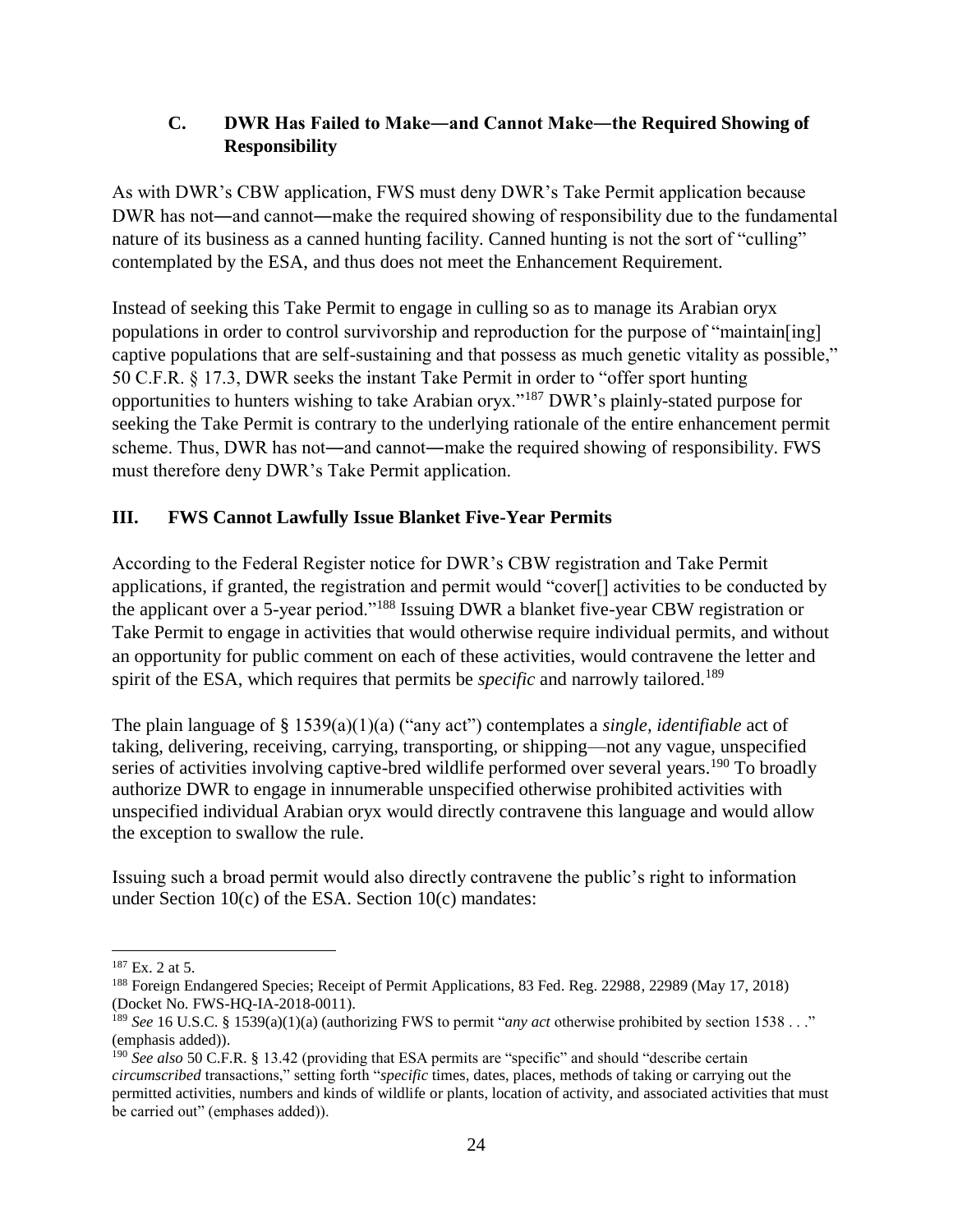The Secretary *shall* publish notice in the Federal Register of each application for an exemption or permit which is made under this section. Each notice *shall* invite the submission from interested parties, within thirty days after the date of the notice, of written data, views, or arguments with respect to the application; except that such thirty-day period may be waived by the Secretary in an emergency situation where the health or life of an endangered animal is threatened and no reasonable alternative is available to the applicant, but notice of any such waiver *shall* be published by the Secretary in the Federal Register within ten days following the issuance of the exemption or permit. *Information received by the Secretary as part of any application shall be available to the public as a matter of public record at every stage of the proceeding*. 191

Bypassing the act-by-act assessment mandated by the ESA in favor of blanket permission to engage in any and all captive-breeding and take-related activities over a five-year span deprives the public, including PETA and its members, of information to which it would be entitled "as a matter of public record at every stage of the proceeding,"<sup>192</sup> but for FWS's issuance of the blanket CBW registration and/or Take Permit.

Blanket five-year permits are particularly inappropriate here because DWR admittedly cannot identify the result or impact of each take―e.g., whether the taken specimen is one which was bred at DWR or whether the taken specimen was bred at, and obtained from, a different ranch—until it occurs.<sup>193</sup> This inherent uncertainty surrounding the genetic lineage of each taken specimen, coupled with DWR's non-participation in a recognized SSP,<sup>194</sup> only underscores the necessity for a case-by-case Take Permit, as the genetic vitality of DWR's small<sup>195</sup> population of Arabian oryx could be substantially damaged if certain essential breeding specimens are taken during a given hunting season.

<sup>191</sup> 16 U.S.C. § 1539(c) (emphases added); *see also Friends of Animals v. Salazar*, 626 F. Supp. 2d 102, 114-15 (D.D.C. 2009) ("Plaintiffs argue that the FWS violated subsection 10(c) of the ESA when it issued a blanket exception for *all* persons who breed the antelope species in captivity in the United States without any requirement for an application and case-by-case assessment of that application. They argue that the plain language of subsection 10(c) demands that permits be issued on a case-by-case basis….The court concludes that the plaintiffs are correct and that the *text, context, purpose and legislative history of the statute make clear that Congress intended permits for the enhancement of propagation or survival of an endangered species to be issued only on a case-by-case basis following an application and public consideration of that application*." (emphasis added)); *Cary v. Hall*, No. C05- 4363 VRW, 2006 WL 6198320, at \*11 (N.D. Cal. Sept. 30, 2006) (declining to dismiss for lack of subject matter jurisdiction plaintiff's claims that "the ESA requires that the [Fish and Wildlife] Service consider whether to grant § 10 permits on a case-by-case basis and after the public has had an opportunity to participate").  $192$  16 U.S.C. § 1539(c).

<sup>193</sup> *See* Ex. 2 at 4 (Responses to Question 5, subparts a and b. Subparts a and b to Question 5 seek information on the source of each taken specimen―whether the taken specimen was bred at the prospective licensee's facility or elsewhere, respectively. DWR's responses are inherently vague because DWR won't know whether a taken specimen was bred on their ranch or whether it was bred elsewhere until the specimen is taken). *See id*. (Response to Question 5, subpart a: "Some of the specimens [taken] . . . may be born on the Dub Wallace Ranch but no specimens have been identified at this time."); *id.* (Response to Question 5, subpart b: "In the future, some of the specimens to be used for breeding may be acquired from other ranches within the state of Texas but no specimens or holders have yet to be identified.").

<sup>194</sup> *See* Ex. 1 at 5-6

<sup>&</sup>lt;sup>195</sup> *Id.* at 4; Ex. 2 at 9 (each noting a captive population of only eleven Arabian oryx).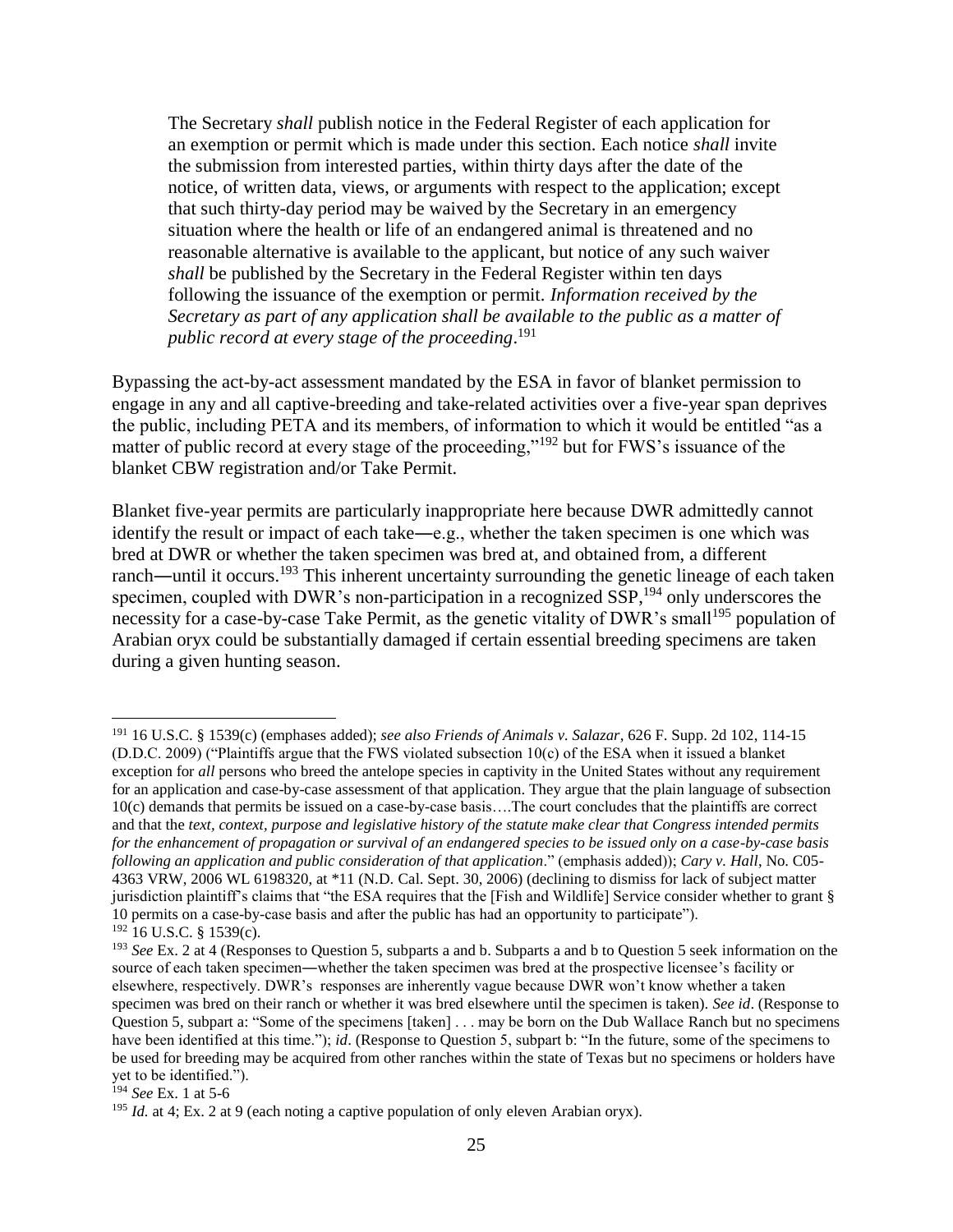### **IV. FWS Has Failed to Comply with Section 10(c) of the ESA**

Section 10(c) of the ESA mandates that "[i]nformation received by the Secretary as a part of any application shall be available to the public as a matter of public record at every stage of the proceeding."<sup>196</sup> In *Gerber v. Norton*, <sup>197</sup> the U.S. Court of Appeals for the District of Columbia Circuit held that FWS had violated Section 10 of the ESA by failing to provide the plaintiffs with *everything that was part of an ESA permit application.*<sup>198</sup>

Take Permits applications must also comply with Section 10(c), and FWS must make "[i]nformation received . . . as a part of any [Take Permit] application . . . available to the public as a matter of public record at every stage of the proceeding" and for the full duration of the 30 day notice-and-comment period.<sup>199</sup>

Here, FWS has failed to comply with Section 10(c) for both DWR's CBW registration and Take Permit application materials. FWS published its notice of receipt of six applications "to conduct certain activities with foreign endangered species" and invitation for public comment in the Federal Register on May 17, 2018.<sup>200</sup> The six permit applications were finally uploaded to FWS' online docket on May 30, 2018, almost two full weeks after the initial notice.<sup>201</sup>

PETA contacted FWS regarding this deficiency on May 24 and May 30, 2018,<sup>202</sup> and did not receive a response until June 5, 2018<sup>203</sup> FWS' June 5 response does not address any of the Section 10(c) points PETA raised and irrelevantly references the fact that FWS amended its notice in the Federal Register on May 22, 2018, to correct a subject heading.<sup>204</sup>

This nonsensical response does not address the fact that FWS has failed to comply with Section 10(c) in the instant notice-and-comment period and provides no indication whether FWS intends to do so by re-issue notice and open a new 30-day comment period.<sup>205</sup> PETA followed-up with

l

<sup>196</sup> 16 U.S.C. § 1539(c).

<sup>197</sup> 294 F.3d 173 (D.C. Cir. 2002).

<sup>198</sup> *Id.* at 180-82.

 $199$  16 U.S.C. § 1539(c).

<sup>&</sup>lt;sup>200</sup> Foreign Endangered Species; Receipt of Permit Applications, 83 Fed. Reg. 22988 (May 17, 2018) (Docket No. FWS-HQ-IA-2018-0011).

<sup>201</sup> Ex. 33, Foreign Endangered Species; Receipt of Permit Applications, REGULATIONS.GOV,

<https://www.regulations.gov/docket?D=FWS-HQ-IA-2018-0011> (noting, for each of the applications included under "Supporting Documents," that the file was "Posted: 05/30/2018).

<sup>&</sup>lt;sup>202</sup> Ex. 34, E-mail from Michelle Sinnott, Counsel, Captive Animal Law Enforcement, PETA Foundation, to Brenda Tapia, U.S. Fish and Wildlife Service (May 24, 2018, 4:26 PM EST); E-mail from Michelle Sinnott, Counsel, Captive Animal Law Enforcement, PETA Foundation, to Brenda Tapia, U.S. Fish and Wildlife Service (May 30, 2018, 7:24 PM EST).

<sup>&</sup>lt;sup>203</sup> Ex. 35, E-mail from Brenda Tapia, U.S. Fish and Wildlife Service, to from Michelle Sinnott, Counsel, Captive Animal Law Enforcement, PETA Foundation (June 5, 2018, 5:14 AM EST).

<sup>&</sup>lt;sup>204</sup> *Id.* ("The second publication was a correction due to the Office of the Federal Register published our notice with an incorrect title. No information was deleted or added to the notice nor to the supporting documents.").

<sup>205</sup> *See* Ex. 33 (each Supporting & Related Material entry for Docket No. FWS-HQ-IA-2018-0011 clearly notes that the materials were "Posted: 05/30/2018").